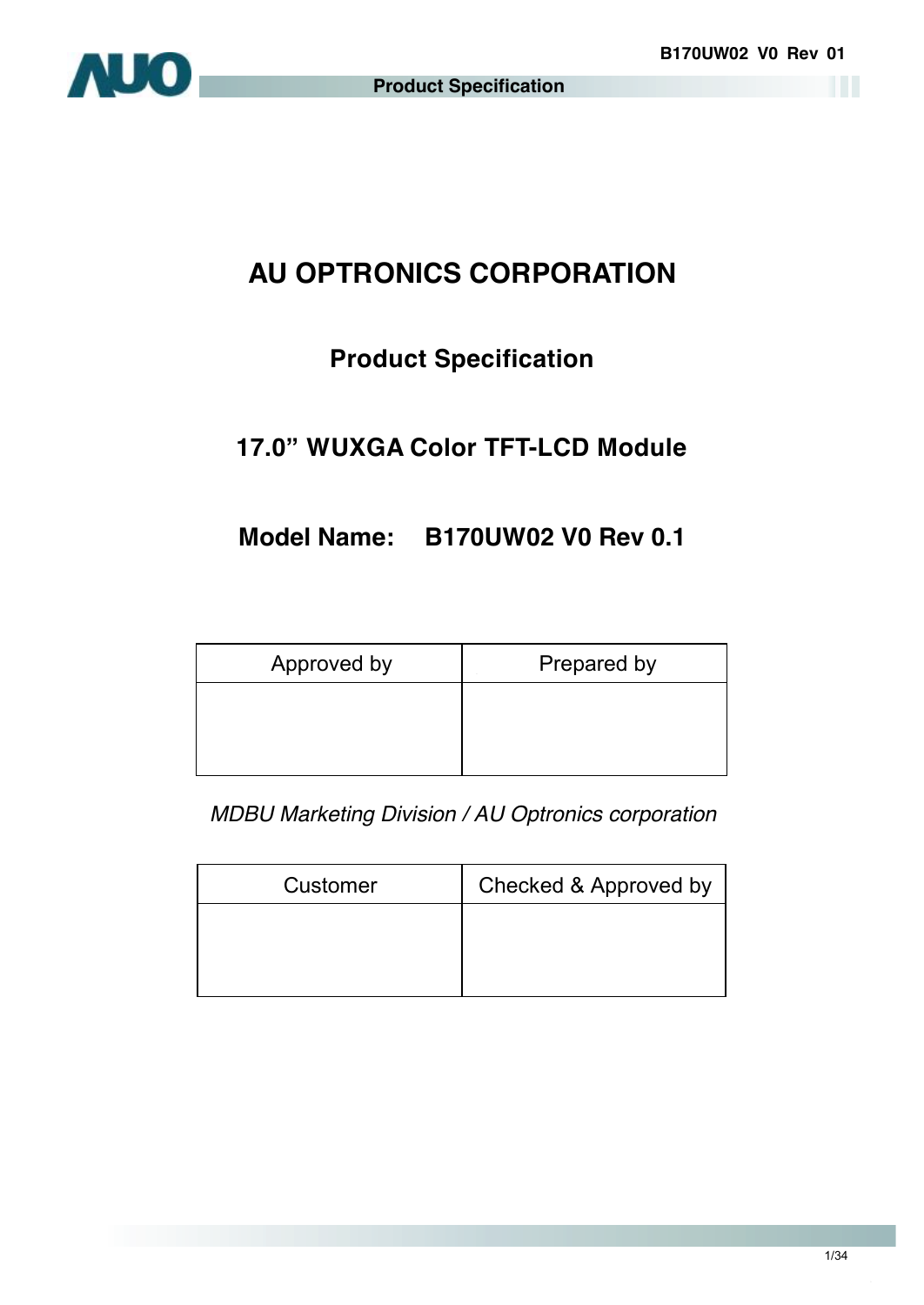



# **17.0" WUXGA Color TFT-LCD Module Model Name: B170UW02 V0 Rev 01**

## **( V) Preliminary Specifications ( ) Final Specifications**

 **Note: This Specification is subject to change without notice.**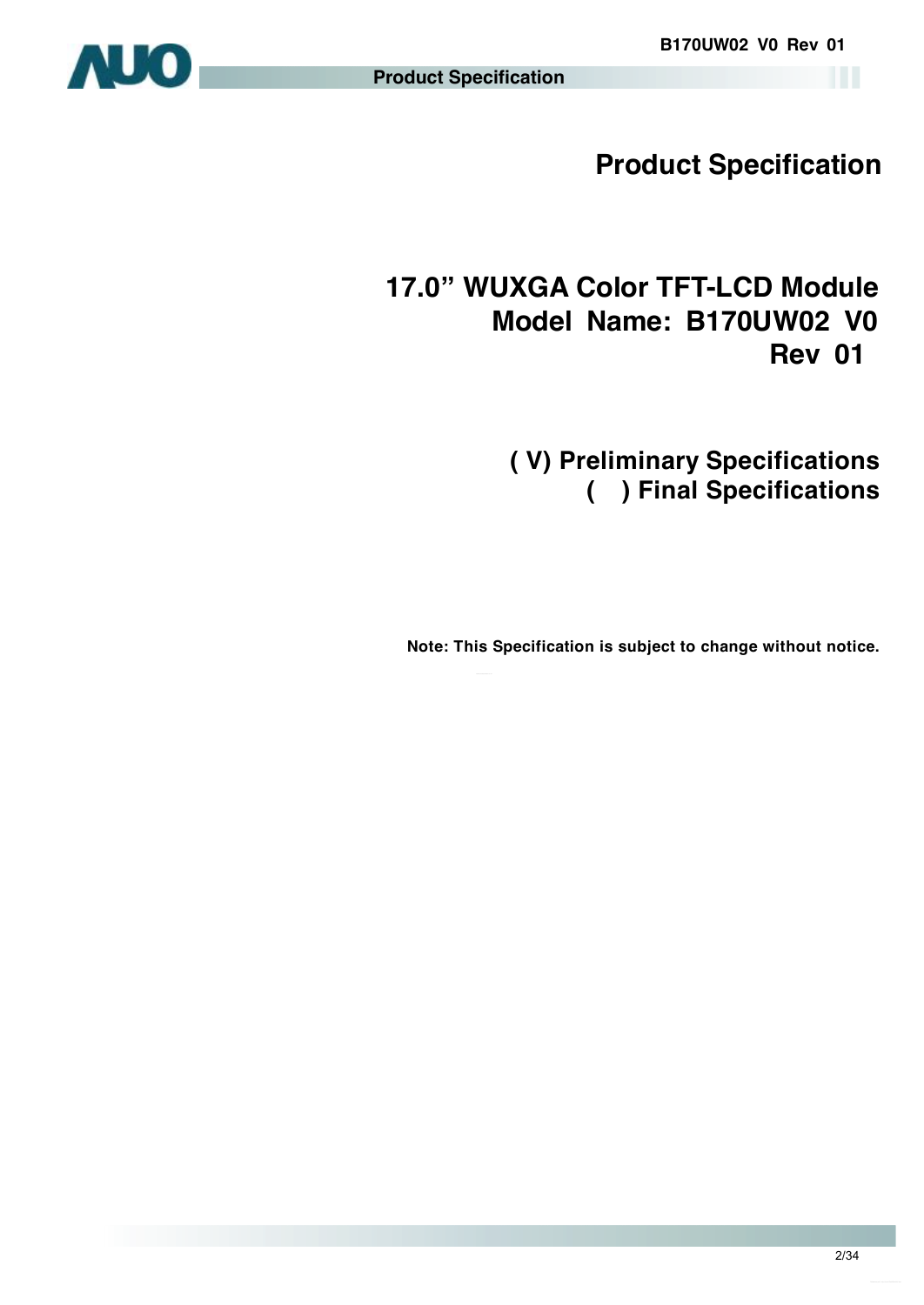

# **Contents**

| .5 |
|----|
|    |
|    |
|    |
|    |
|    |
|    |
|    |
|    |
|    |
|    |
|    |
|    |
|    |
|    |
|    |
|    |
|    |
|    |
|    |
|    |
|    |
|    |
|    |
|    |
|    |
|    |
|    |
|    |
|    |
|    |
|    |
|    |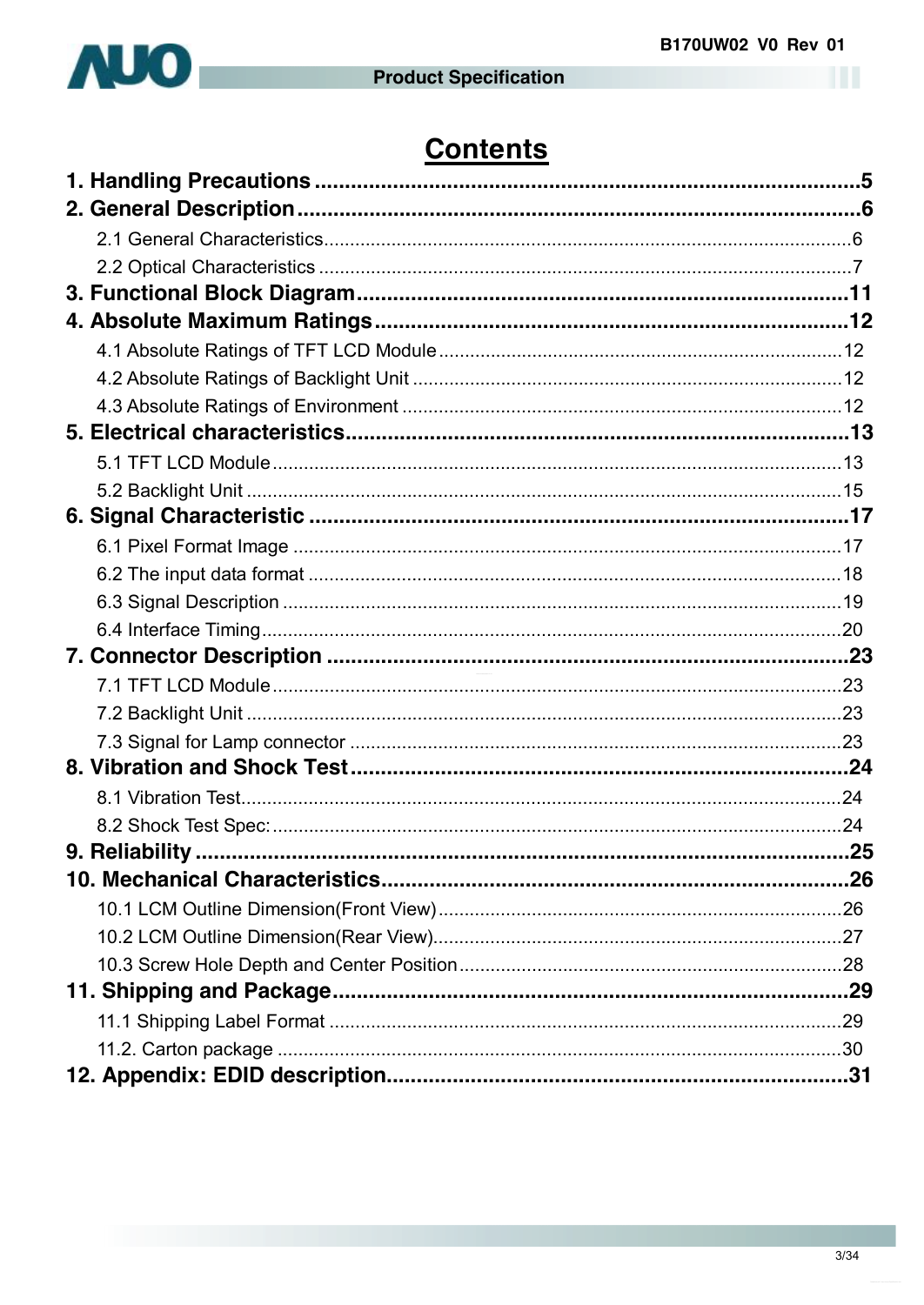

# **Record of Revision**

| Version and Date   Page |     | Old description      | <b>New Description</b> | <b>Remark</b> |
|-------------------------|-----|----------------------|------------------------|---------------|
| V1 2007/01/02           | All | <b>First Edition</b> |                        |               |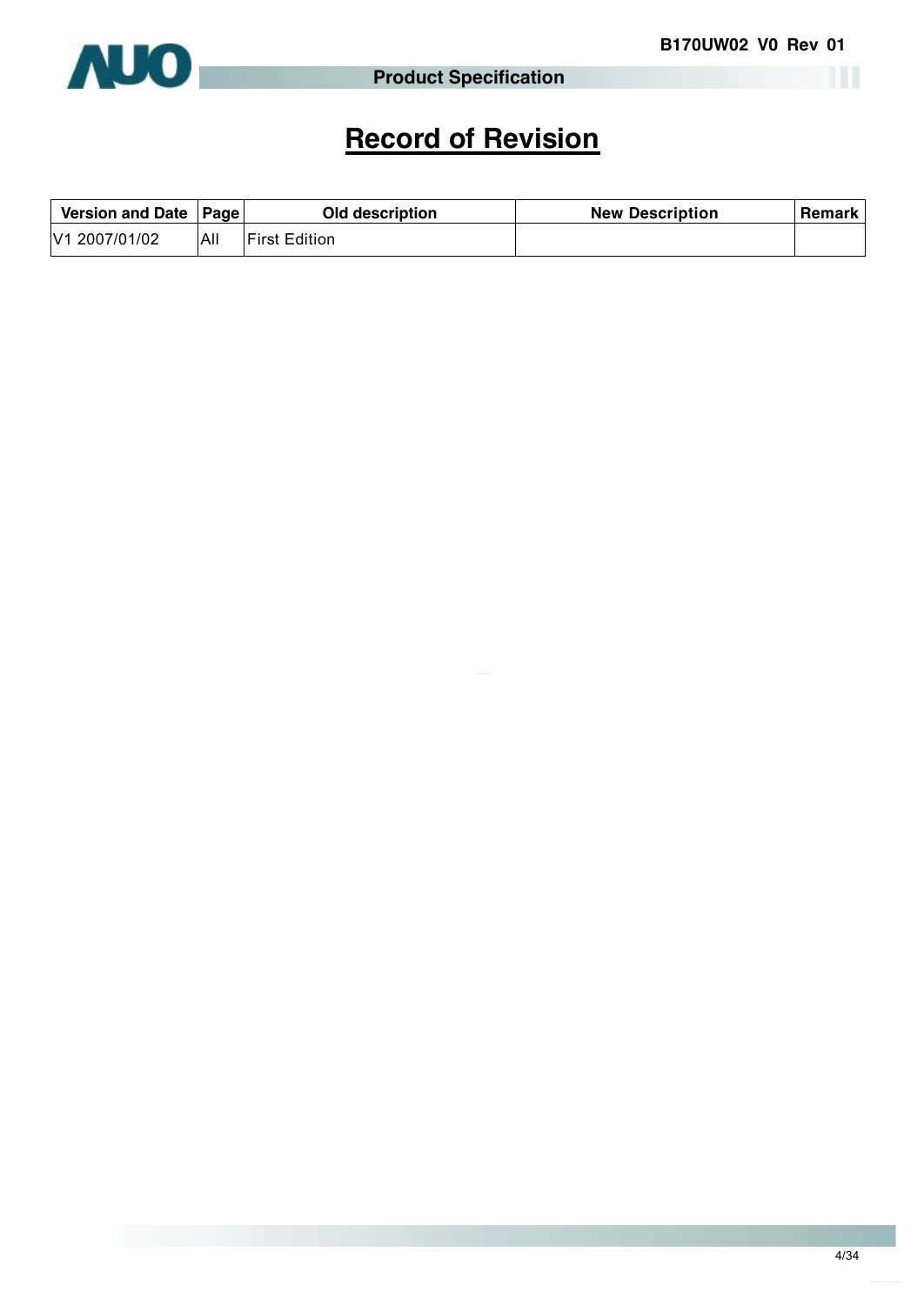

### **1. Handling Precautions**

- 1) Since front polarizer is easily damaged, pay attention not to scratch it.
- 2) Be sure to turn off power supply when inserting or disconnecting from input connector.
- 3) Wipe off water drop immediately. Long contact with water may cause discoloration or spots.
- 4) When the panel surface is soiled, wipe it with absorbent cotton or other soft cloth.
- 5) Since the panel is made of glass, it may break or crack if dropped or bumped on hard surface.
- 6) Since CMOS LSI is used in this module, take care of static electricity and insure human earth when handling.
- 7) Do not open nor modify the Module Assembly.
- 8) Do not press the reflector sheet at the back of the module to any directions.
- 9) In case if a Module has to be put back into the packing container slot after once it was taken out from the container, do not press the center of the CCFL Reflector edge. Instead, press at the far ends of the CFL Reflector edge softly. Otherwise the TFT Module may be damaged.
- 10)At the insertion or removal of the Signal Interface Connector, be sure not to rotate nor tilt the Interface Connector of the TFT Module.
- 11) After installation of the TFT Module into an enclosure (Notebook PC Bezel, for example), do not twist nor bend the TFT Module even momentary. At designing the enclosure, it should be taken into consideration that no bending/twisting forces are applied to the TFT Module from outside. Otherwise the TFT Module may be damaged.
- 12)Cold cathode fluorescent lamp in LCD contains a small amount of mercury. Please follow local ordinances or regulations for disposal.
- 13)Small amount of materials having no flammability grade is used in the LCD module. The LCD module should be supplied by power complied with requirements of Limited Power Source(, IEC60950 or UL1950), or be applied exemption.
- 14)The LCD module is designed so that the CCFL in it is supplied by Limited Current Circuit(IEC60950 or UL1950). Do not connect the CCFL in Hazardous Voltage Circuit.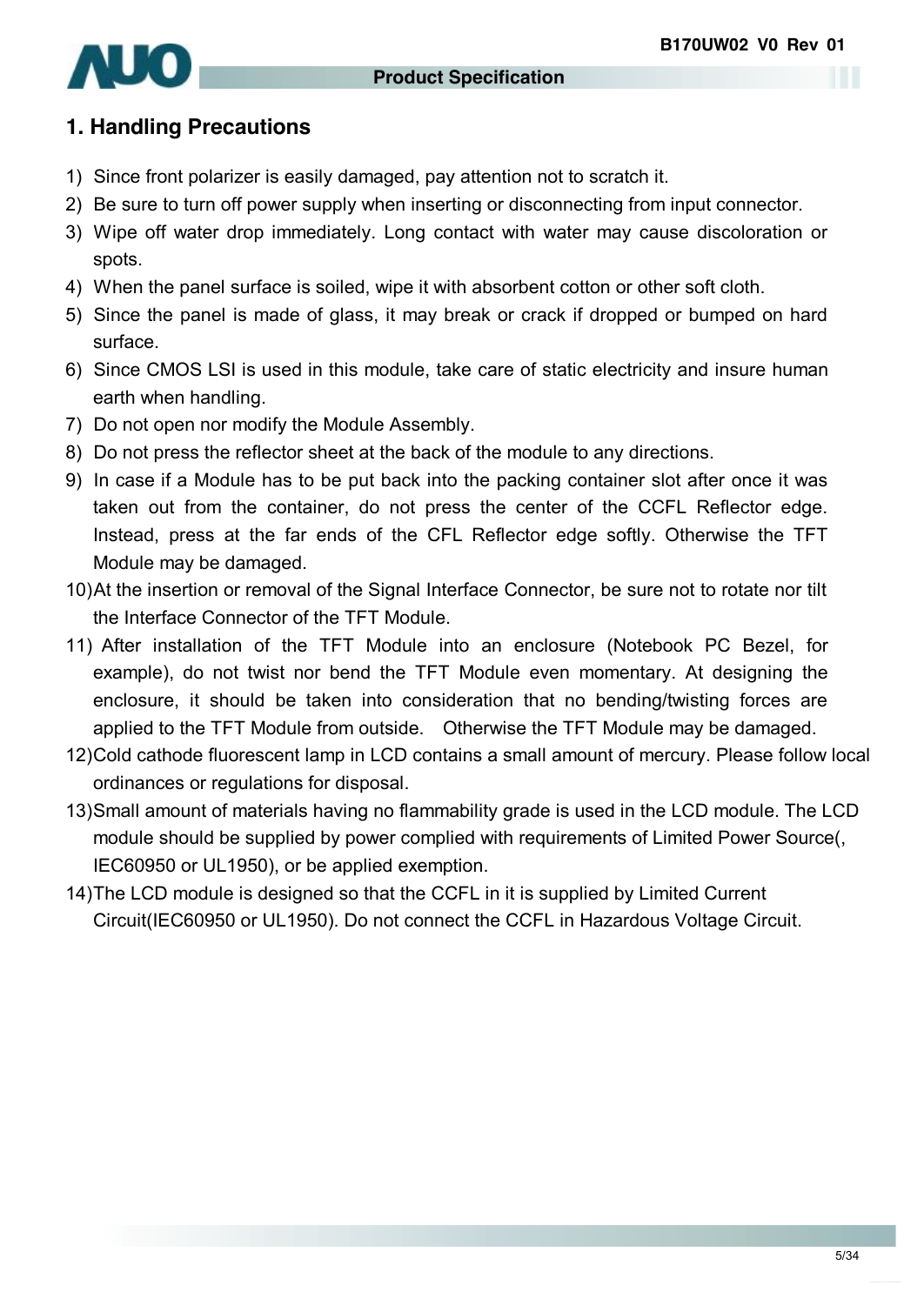

### **2. General Description**

B170UW02 V0 Rev A01 is a Color Active Matrix Liquid Crystal Display composed of a TFT LCD panel, a driver circuit, and backlight system. The screen format is intended to support the WUXGA (1920(H) x 1200(V)) screen and 262k colors (RGB 6-bits data driver). All input signals are LVDS interface compatible. Inverter of backlight is not included.

B170UW02 V0 Rev 01 is designed for a display unit of notebook style personal computer and industrial machine.

### **2.1 General Characteristics**

The following items are characteristics summary on the table under 25 ℃ condition:

| <b>Items</b>                                                     | <b>Unit</b>                                                        | <b>Specifications</b>                                                 |
|------------------------------------------------------------------|--------------------------------------------------------------------|-----------------------------------------------------------------------|
| Screen Diagonal                                                  | [mm]                                                               | 17.0"                                                                 |
| <b>Active Area</b>                                               | [mm]                                                               | 367.20(H) x 229.50(V)                                                 |
| Pixels H x V                                                     |                                                                    | 1920x3(RGB) x 1200                                                    |
| <b>Pixel Pitch</b>                                               | [mm]                                                               | 0191 (per one triad) x 0.191                                          |
| <b>Pixel Arrangement</b>                                         |                                                                    | R.G.B. Vertical Stripe                                                |
| <b>Display Mode</b>                                              |                                                                    | Normally White                                                        |
| White Luminance (ICCFL=6.5mA)                                    | $\lceil cd/m^2 \rceil$                                             | 400 typ. (5 points average)<br>350 min. (5 points average)<br>(Note1) |
| <b>Luminance Uniformity</b>                                      |                                                                    | 1.25 max. (5 points)                                                  |
| <b>Contrast Ratio</b>                                            |                                                                    | 600 typ.                                                              |
| Response time                                                    | [msec]                                                             | 8 typ.                                                                |
| Nominal Input Voltage VDD                                        | [Volt]                                                             | $+3.3$ typ.                                                           |
| <b>Typical Power Consumption</b>                                 | [Watt]                                                             | 3.0 W max. (without Inverter)                                         |
| Weight                                                           | [Grams]                                                            | 700 g max.                                                            |
| <b>Physical Size</b>                                             | [mm]                                                               | (W) 248.0mm Max<br>382.7mm Max<br>(H)<br>$7.0$ mm Max $(T)$           |
| <b>Electrical Interface</b>                                      |                                                                    | 6bit 2 channel LVDS                                                   |
| <b>Surface Treatment</b>                                         |                                                                    | Anti-glare, Harness 4 H                                               |
| <b>Support Color</b>                                             |                                                                    | Native 262K colors (RGB 6-bit data<br>driver)                         |
| <b>Temperature Range</b><br>Operating<br>Storage (Non-Operating) | $\mathsf{I}^{\circ}$ Cl<br>$\mathsf{I}^\circ\mathsf{C} \mathsf{I}$ | 0 to $+50$<br>$-40$ to $+65$                                          |
| RoHS Compliance                                                  |                                                                    | <b>RoHS Compliance</b>                                                |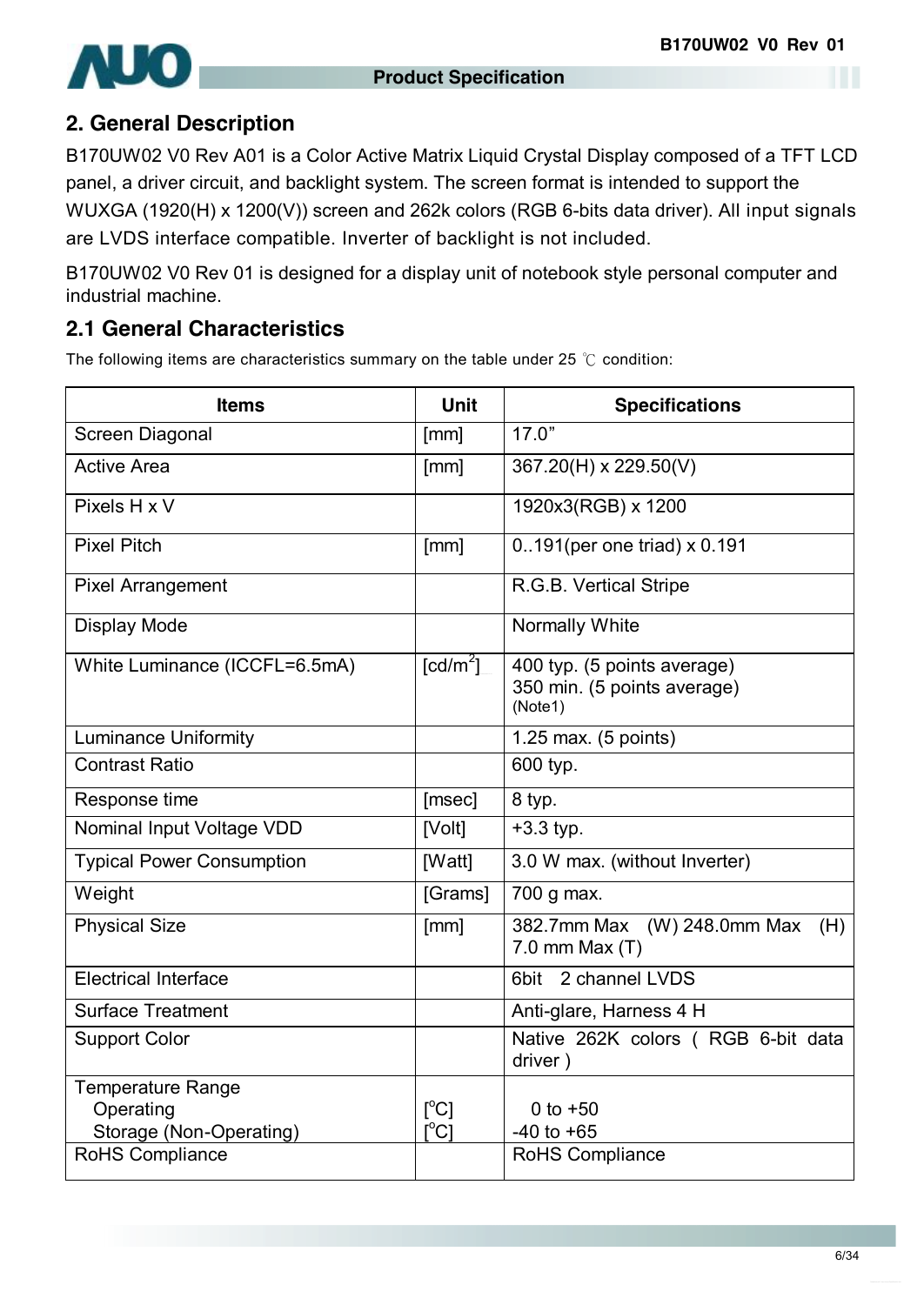

### **2.2 Optical Characteristics**

The optical characteristics are measured under stable conditions at 25℃ (Room Temperature):

| <b>Item</b>                 | <b>Unit</b> | <b>Conditions</b>                            | Min.                     | Typ.       | Max.  | <b>Note</b> |
|-----------------------------|-------------|----------------------------------------------|--------------------------|------------|-------|-------------|
| Luminance<br>CCFL 6.5mA     | [cd/m2]     | 5 points average                             | 350                      | 400        |       | 1, 2, 3     |
| <b>Viewing Angle</b>        | [degree]    | Horizontal<br>(Right)<br>$CR = 10$<br>(Left) | 60                       | 70         |       | 2,7         |
|                             | [degree]    |                                              | 60                       | 70         |       |             |
|                             | [degree]    | Vertical<br>(Upper)<br>$CR = 10$             | 40                       | 60         |       |             |
|                             | [degree]    | (Lower)                                      | 50                       | 60         |       |             |
| <b>Luminance Uniformity</b> |             | 5 Points                                     |                          |            | 1.25  | 1           |
| <b>Luminance Uniformity</b> |             | 13 Points                                    |                          |            | 2.0   |             |
| <b>CR: Contrast Ratio</b>   |             |                                              | 500                      | 600        |       | 6           |
| Cross talk                  | $\%$        |                                              |                          |            | 4     | 4           |
| <b>Response Time</b>        | [msec]      | Rising                                       | $\overline{\phantom{0}}$ | TBD        |       | 5           |
|                             | [msec]      | Falling                                      |                          | <b>TBD</b> |       |             |
|                             | [msec]      | Raising + Falling                            |                          | 8          |       |             |
| Color / Chromaticity        |             | Red x                                        |                          | <b>TBD</b> |       | 2,7         |
| Coordinates<br>(CIE 1931)   |             | Red y                                        |                          | <b>TBD</b> |       |             |
|                             |             | Green x                                      |                          | <b>TBD</b> |       |             |
|                             |             | Green y                                      |                          | <b>TBD</b> |       |             |
|                             |             | Blue x                                       |                          | <b>TBD</b> |       |             |
|                             |             | Blue y                                       |                          | <b>TBD</b> |       |             |
|                             |             | White x                                      | 0.283                    | 0.313      | 0.343 |             |
|                             |             | White y                                      | 0.299                    | 0.329      | 0.359 |             |

Note 1: 5 points position (Display area : 367.20(H) x 229.50(V)mm)

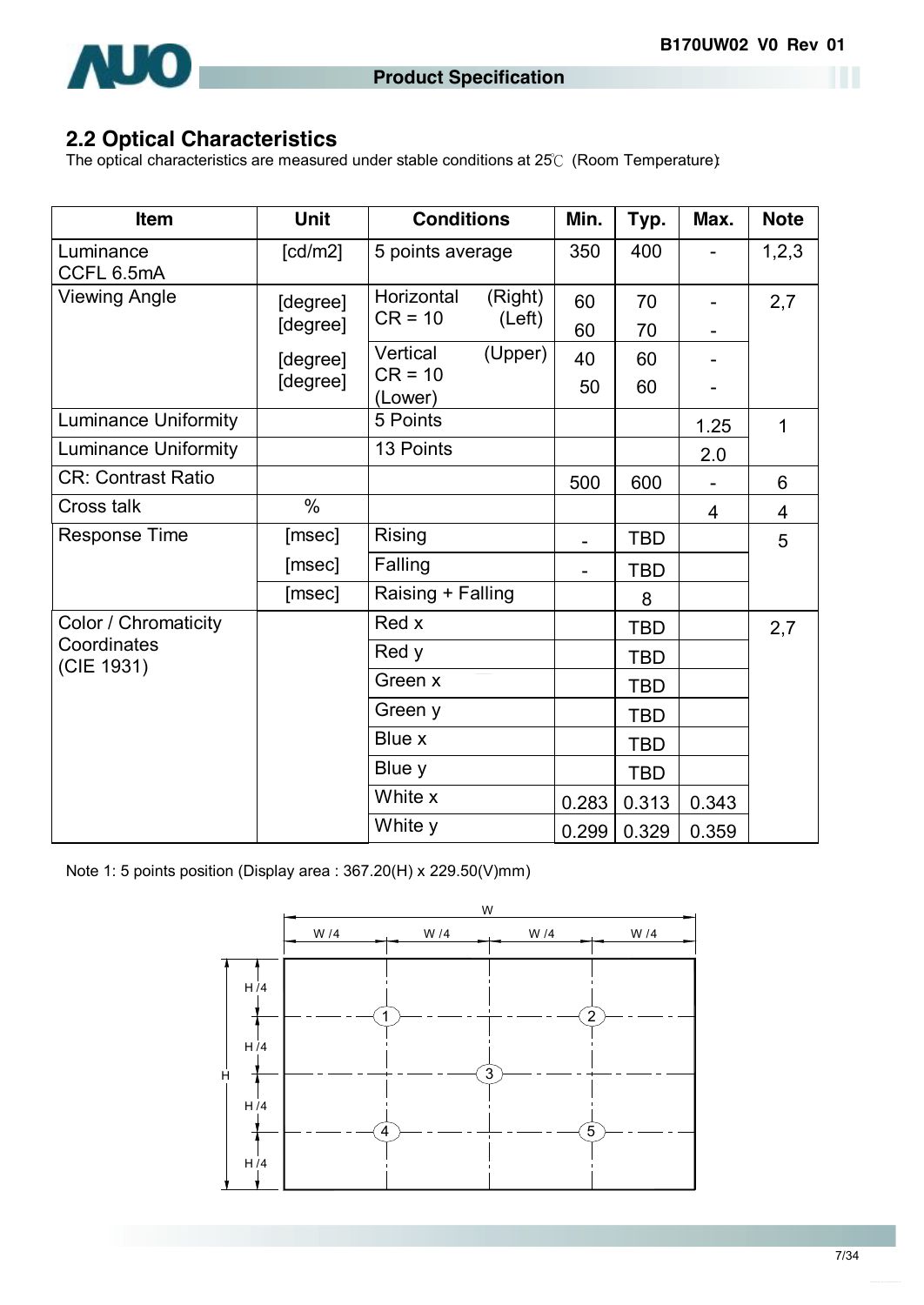



Note 3: The luminance uniformity of 5 and 13 points is defined by dividing the maximum luminance values by the minimum test point luminance

|                         | Maximum Brightness of five points     |
|-------------------------|---------------------------------------|
| $\delta$ w <sub>5</sub> | Minimum Brightness of five<br>points  |
|                         | Maximum Brightness of thirteen points |
| $\delta$ W13            | Minimum Brightness of thirteen points |

Note 4: Measurement method

The LCD module should be stabilized at given temperature for 30 minutes to avoid abrupt temperature change during measuring. In order to stabilize the luminance, the measurement should be executed after lighting Backlight for 30 minutes in a stable, windless and dark room.

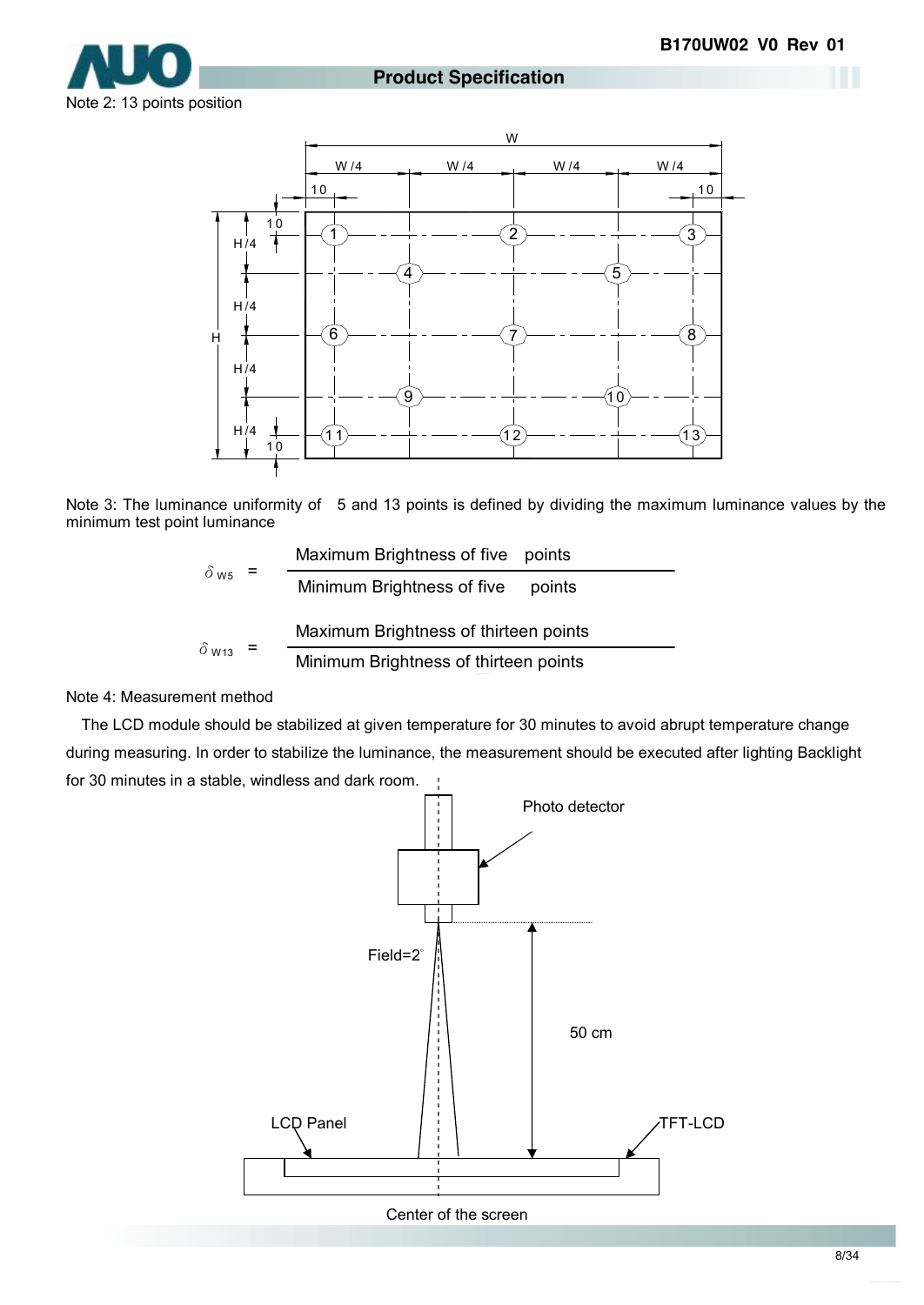

Note 5: Definition of Cross Talk (CT)

$$
CT = |Y_B - Y_A| / Y_A \times 100 \, (\%)
$$

**Where** 

YA = Luminance of measured location without gray level 0 pattern (cd/m2)

 $Y_B$  = Luminance of measured location with gray level 0 pattern (cd/m2)



Note 6: Definition of response time:

The output signals of BM-7 or equivalent are measured when the input signals are changed from "Black" to "White" (falling time) and from "White" to "Black" (rising time), respectively. The response time interval between the 10% and 90% of amplitudes. Refer to figure as below.

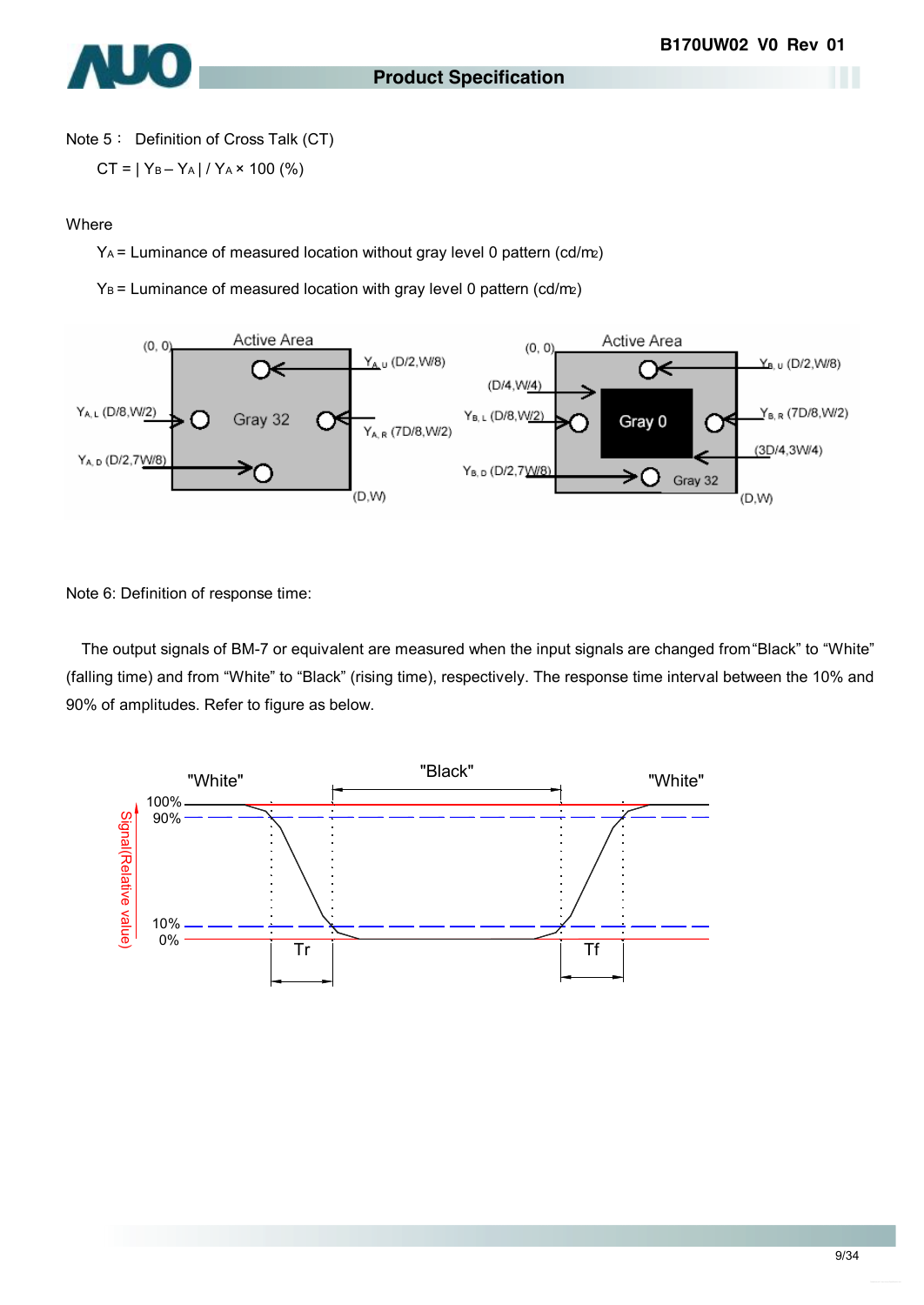

Note 7. Definition of viewing angle

Viewing angle is the measurement of contrast ratio  $\geq$  10, at the screen center, over a 180° horizontal and 180° vertical range (off-normal viewing angles). The 180° viewing angle range is broken down as follows; 90° (θ) horizontal left and right and 90° (Φ) vertical, high (up) and low (down). The measurement direction is typically perpendicular to the display surface with the screen rotated about its center to develop the desired measurement viewing angle.

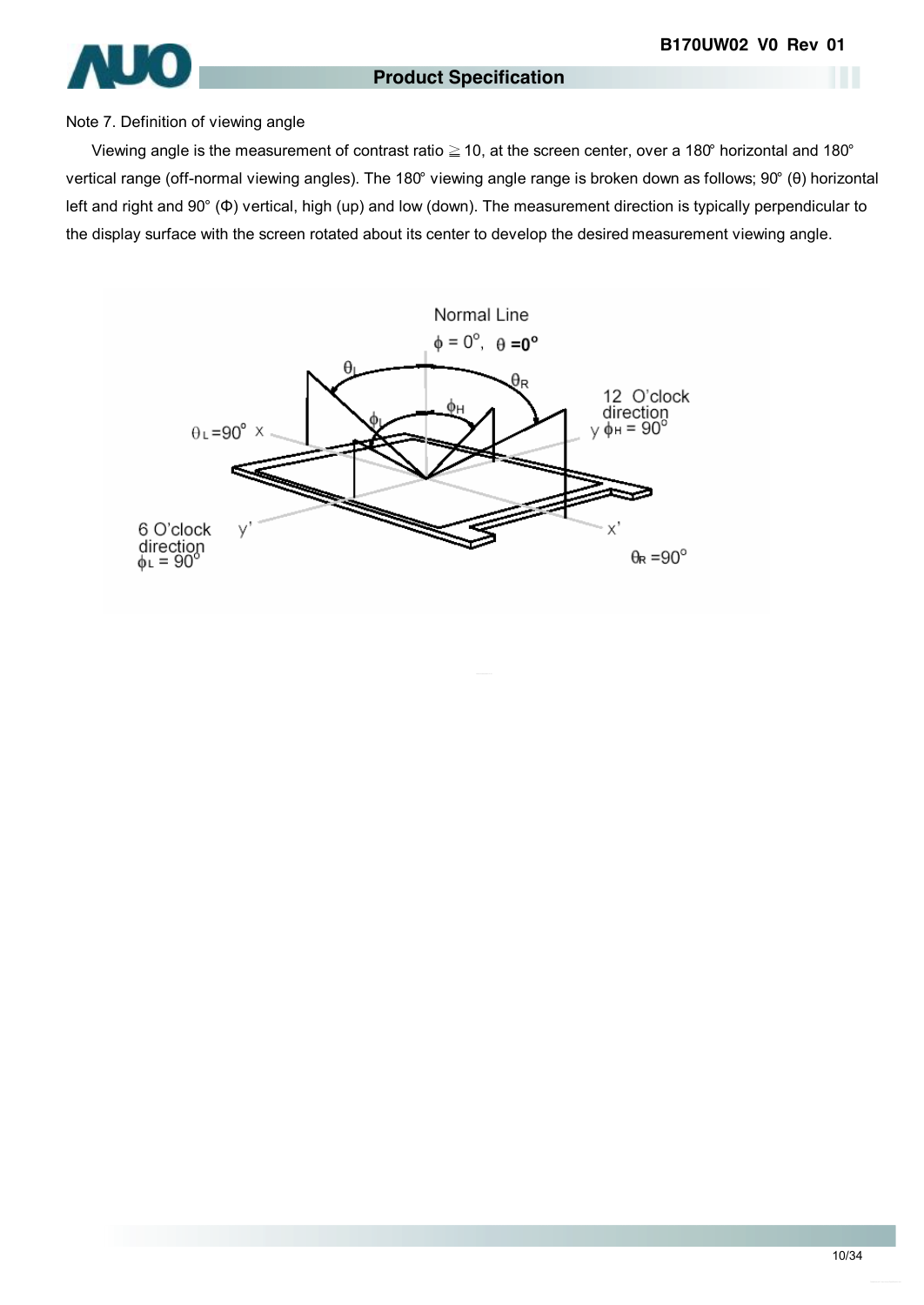

### **3. Functional Block Diagram**

The following diagram shows the functional block of the 17.0 inches wide Color TFT/LCD Module:

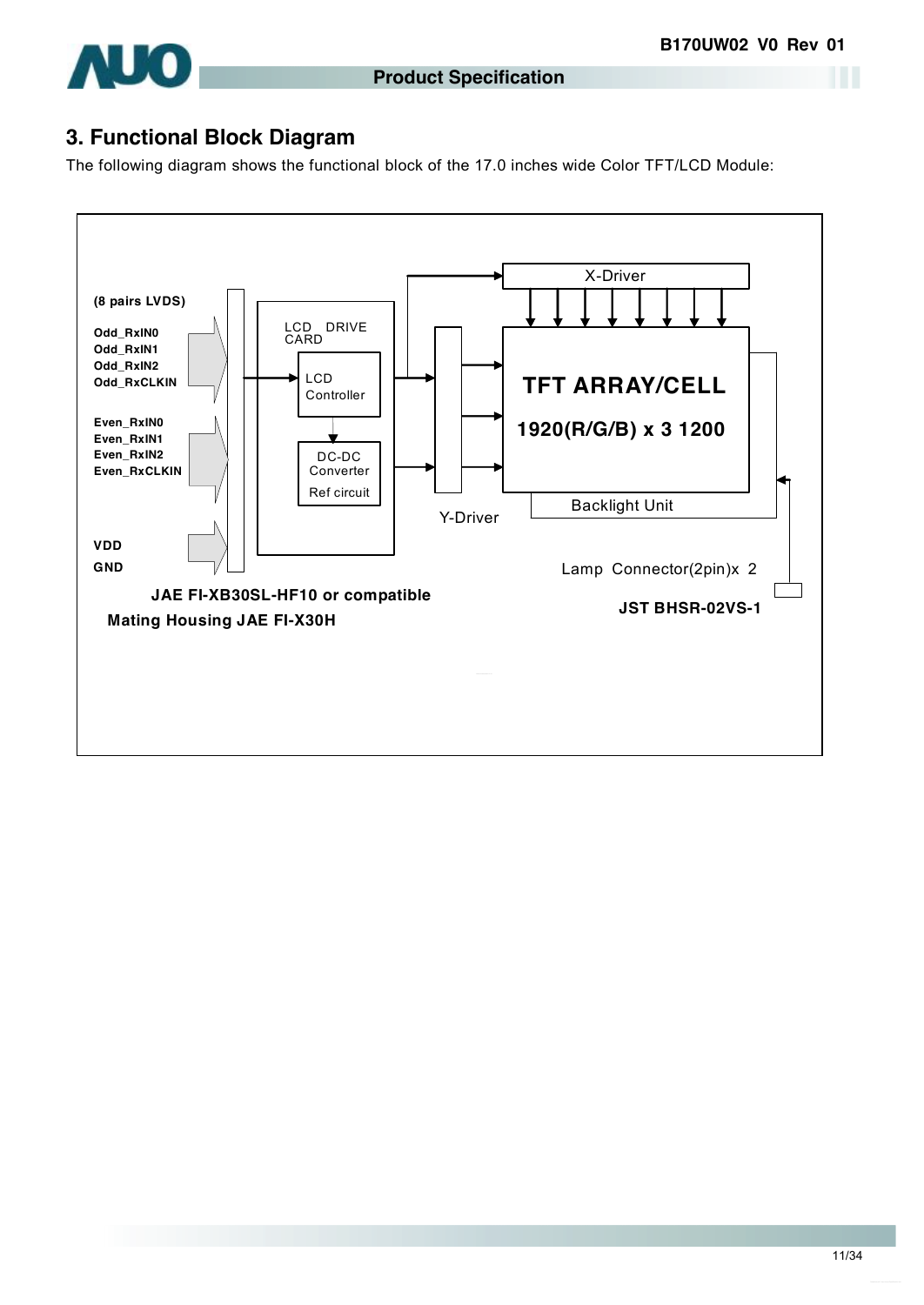

### **4. Absolute Maximum Ratings**

Absolute maximum ratings of the module is as following:

### **4.1 Absolute Ratings of TFT LCD Module**

| ltem.           | Symbol | Min  | <b>Max</b> | Unit   | <b>Conditions</b> |
|-----------------|--------|------|------------|--------|-------------------|
| Logic/LCD Drive | /in    | -U.J | +4.∪       | [Volt] | ⊾,Note 1          |

### **4.2 Absolute Ratings of Backlight Unit**

| Item                | <b>Symbol</b> | Min                      | <b>Max</b> | Unit     | <b>Conditions</b> |
|---------------------|---------------|--------------------------|------------|----------|-------------------|
| <b>CCFL Current</b> | <b>'CCFL</b>  | $\overline{\phantom{a}}$ | 6.5        | [mA] rms | Note 1 C          |

### **4.3 Absolute Ratings of Environment**

| <b>Item</b>                  | <b>Symbol</b> | Min   | <b>Max</b> | Unit                                        | <b>Conditions</b> |
|------------------------------|---------------|-------|------------|---------------------------------------------|-------------------|
| <b>Operating Temperature</b> | TOP           |       | +50        | $\mathsf{I}^\circ\mathsf{C} \mathsf{I}$     | Note 3            |
| <b>Operation Humidity</b>    | HOP           | 5     | 95         | [%RH]                                       | Note 3            |
| Storage Temperature          | TST           | $-20$ | +60        | $\mathop{\rm l\mskip -3.5mu\rm C}\nolimits$ | Note 3            |
| <b>Storage Humidity</b>      | HST           | 5     | 95         | [%RH]                                       | Note 3            |

Note 1: With in Ta (25℃ )

Note 2: Permanent damage to the device may occur if exceed maximum values

Note 3: For quality perfermance, please refer to AUO IIS(Incoming Inspection Standard).

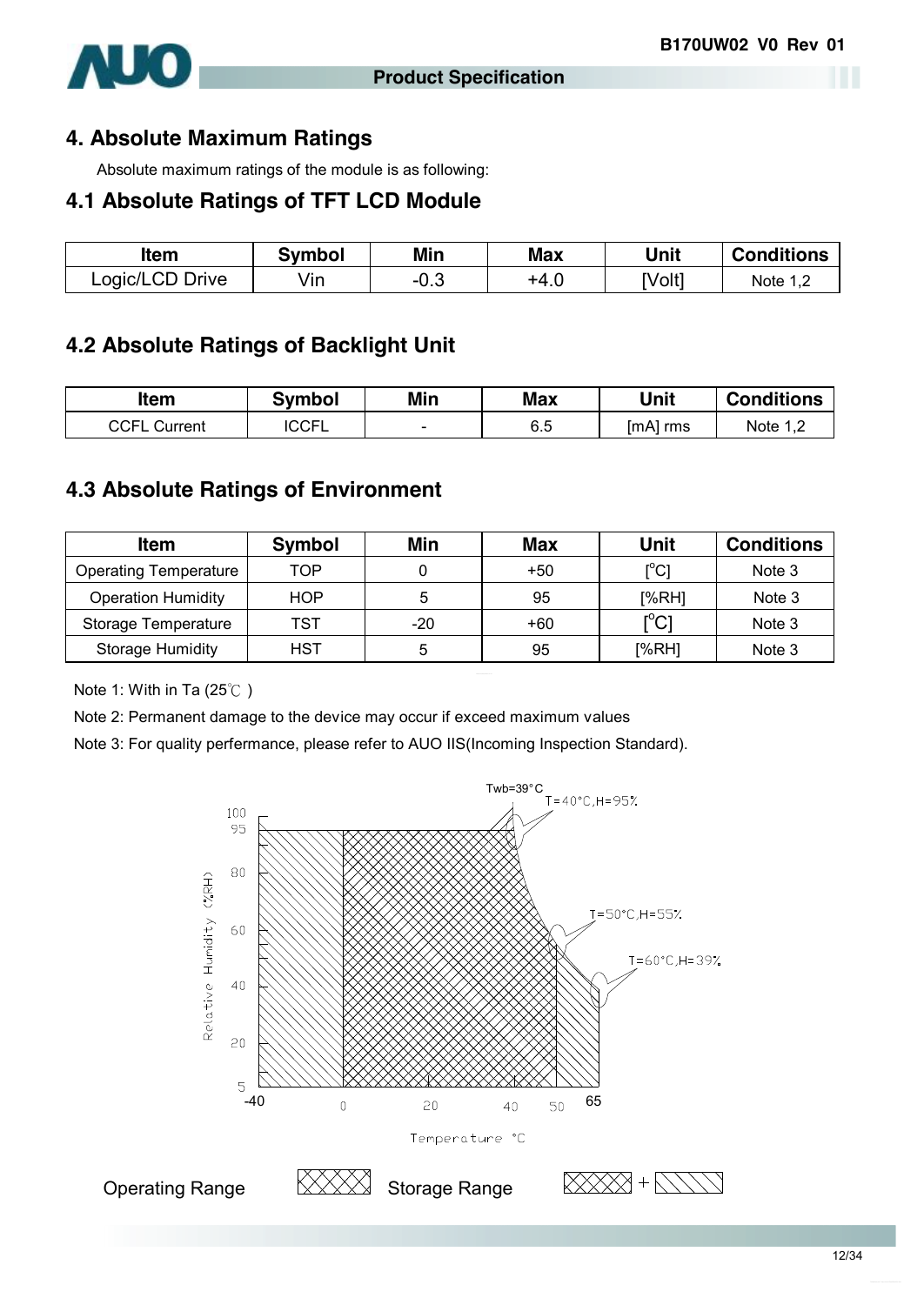# **5. Electrical characteristics**

### **5.1 TFT LCD Module**

### **5.1.1 Power Specification**

Input power specifications are as follows;

| <b>Symble</b> | <b>Parameter</b>      | Min | <b>Typ</b> | <b>Max</b> | <b>Units</b> | <b>Condition</b>       |
|---------------|-----------------------|-----|------------|------------|--------------|------------------------|
| <b>VDD</b>    | Logic/LCD Drive       | 3.0 | 3.3        | 3.6        | [Volt]       | Load Capacitance       |
|               | Voltage               |     |            |            |              | 20uF                   |
| <b>PDD</b>    | <b>VDD Power</b>      |     | 2.5        | 3          | <b>[Watt</b> | All White pattern      |
| <b>IDD</b>    | <b>IDD Current</b>    |     | 750        |            | mA           | Max: All Black Pattern |
| <b>IRush</b>  | Inrush Current        |     |            | TBD        | mA           |                        |
| <b>VDDrp</b>  | Allowable             |     |            | 100        | [mV]         |                        |
|               | Logic/LCD Drive       |     |            |            | p-p          |                        |
|               | <b>Ripple Voltage</b> |     |            |            |              |                        |
| <b>VDDns</b>  | Allowable             |     |            | 100        | [mV]         |                        |
|               | Logic/LCD Drive       |     |            |            | $p-p$        |                        |
|               | <b>Ripple Noise</b>   |     |            |            |              |                        |

Note 1 : Measurement conditions:



**Vin rising**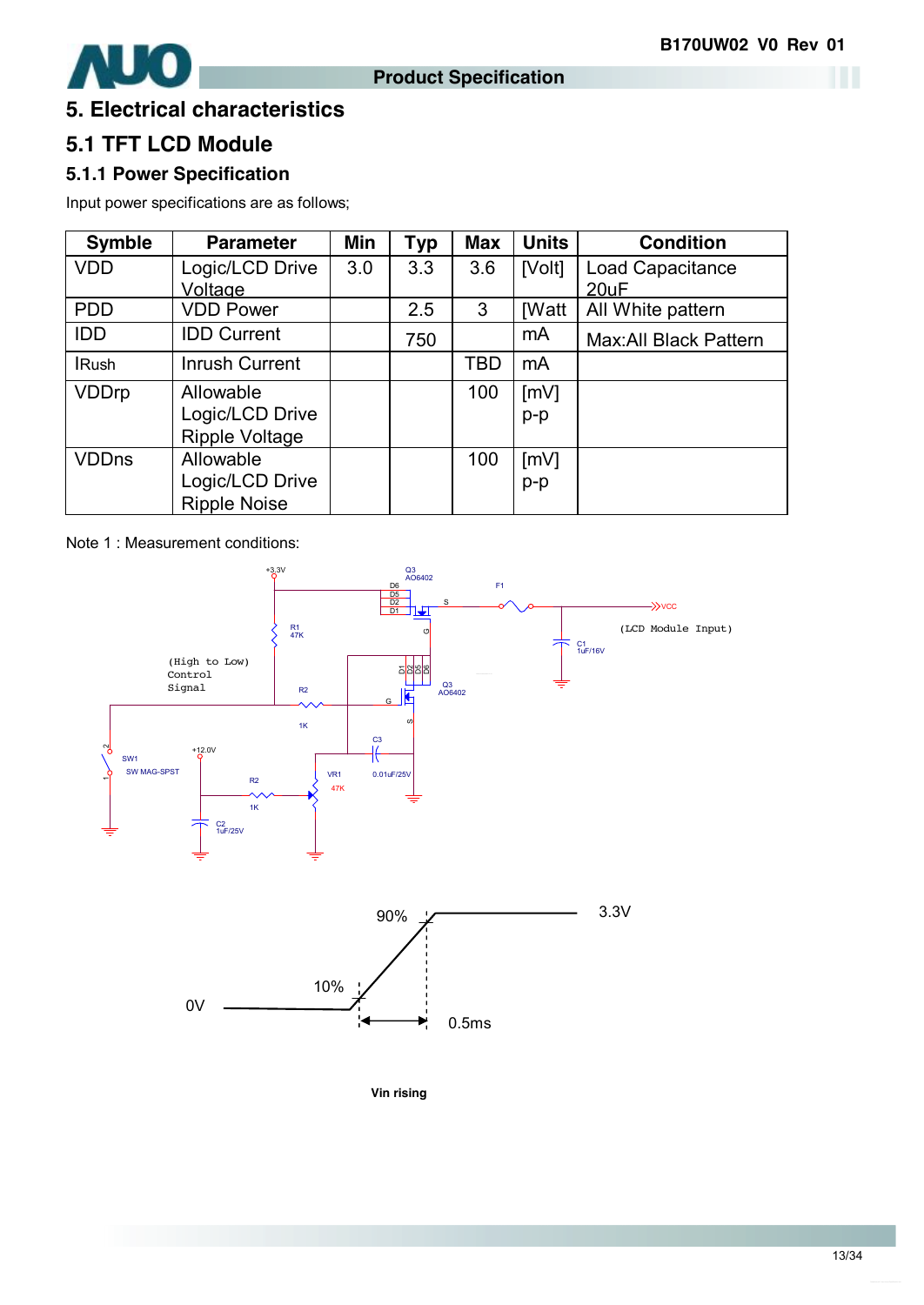

### **5.1.2 Signal Electrical Characteristics**

Input signals shall be low or Hi-Z state when VDD is off.

It is recommended to refer the specifications of **THC63LVDF84A(Thine Electronics Inc**.) in detail.Signal electrical characteristics are as follows;

| <b>Parameter</b> | <b>Condition</b>                                 | Min    | <b>Max</b> | Unit |
|------------------|--------------------------------------------------|--------|------------|------|
| Vth              | Differential Input High<br>Threshold (Vcm=+1.2V) |        | 100        | [mV] |
| Vtl              | Differential Input Low<br>Threshold (Vcm=+1.2V)  | $-100$ |            | [mV] |
| Vcm              | Differential Input<br>Common Mode Voltage        | 1.125  | 1.375      | [V]  |

Note: LVDS Signal Waveform

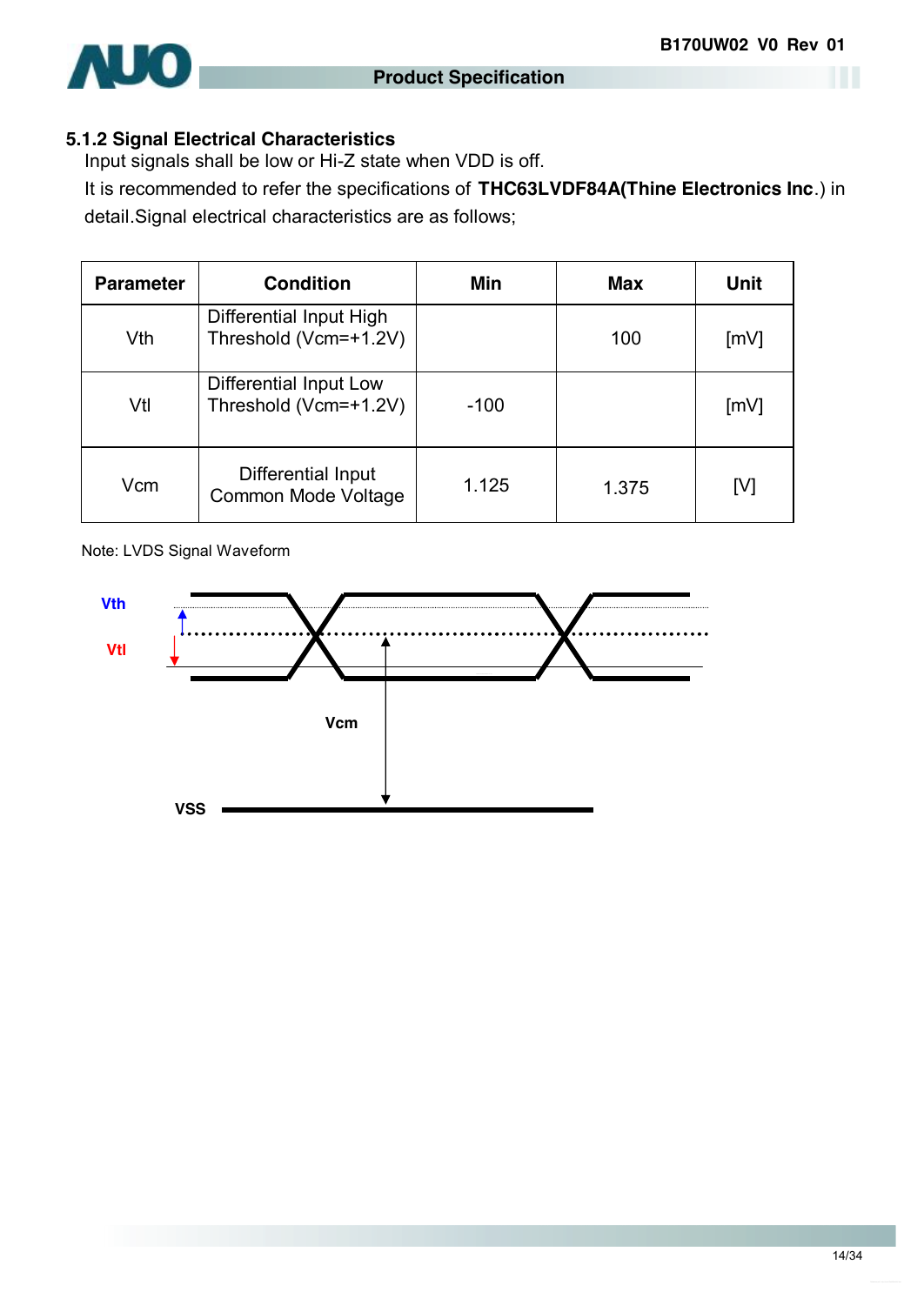

### **5.2 Backlight Unit**

Parameter guideline for CCFL Inverter

| <b>Parameter</b>                                    | Min | Typ  | <b>Max</b> | <b>Units</b>           | <b>Condition</b>                        |
|-----------------------------------------------------|-----|------|------------|------------------------|-----------------------------------------|
| <b>White Luminance</b>                              |     |      |            |                        |                                         |
| 5 points average                                    | 350 | 400  |            | $\lceil cd/m^2 \rceil$ | (Ta=25℃)                                |
| CCFL current(ICCFL)                                 | 3.0 | 6.5  | 7.0        | [MA]                   | $(Ta=25^{\circ}C)$                      |
|                                                     |     |      |            | rms                    | Note 2                                  |
| <b>CCFL Frequency(FCCFL)</b>                        | 40  | 50   | 80         | [KHz]                  | $(Ta=25^{\circ}C)$<br>Note $3,4$        |
| <b>CCFL Ignition Voltage(Vs)</b>                    |     | 1360 | 1700       | [Volt]<br>rms          | $(Ta=0^{\circ}C)$<br>Note 5             |
| <b>CCFL Voltage (Reference)</b><br>(VCCFL)          | 666 | 740  | 814        | [Volt]<br>rms          | $(Ta=25^{\circ}$<br>Note 6              |
| <b>CCFL Power consumption</b><br>(PCCFL)            |     | 4.81 |            | [Watt]                 | $(Ta=25^{\circ}C)$<br>Note <sub>6</sub> |
| <b>CCFL Power consumption</b><br>$(2 \text{ lamp})$ | 4   | 9.6  | 11.4       | [Watt]                 | $(Ta=25^{\circ}$ C)<br>Note 6           |
| Set up Time                                         |     |      | 1          | [Sec]                  |                                         |

Note 1: Typ are AUO recommended Design Points.

\*1 All of characteristics listed are measured under the condition using the AUO Test inverter.

\*2 In case of using an inverter other than listed, it is recommended to check the inverter carefully. Sometimes, interfering noise stripes appear on the screen, and substandard luminance or flicker at low power may happen.

\*3 In designing an inverter, it is suggested to check safety circuit very carefully. Impedance of CFL, for instance, becomes more than 1 [M ohm] when CFL is damaged.

\*4 Generally, CFL has some amount of delay time after applying kick-off voltage. It is recommended to keep on applying kick-off voltage for 1 [Sec] until discharge.

\*5 CFL discharge frequency must be carefully chosen so as not to produce interfering noise stripes on the screen.

\*6 Reducing CFL current increases CFL discharge voltage and generally increases CFL discharge frequency. So all the parameters of an inverter should be carefully designed so as not to produce too much leakage current from high-voltage output of the inverter.

Note 2: It should be employed the inverter which has "Duty Dimming", if ICFL is less than 4mA.

Note 3: CFL discharge frequency should be carefully determined to avoid interference between inverter and TFT LCD.

Note 4: The frequency range will not affect to lamp life and reliability characteristics.

Note 5: CFL inverter should be able to give out a power that has a generating capacity of over 1,430 voltage. Lamp units need 1,400 voltage minimum for ignition.

Note 6: Calculator value for reference (ICCFL×VCCFL=PCCFL)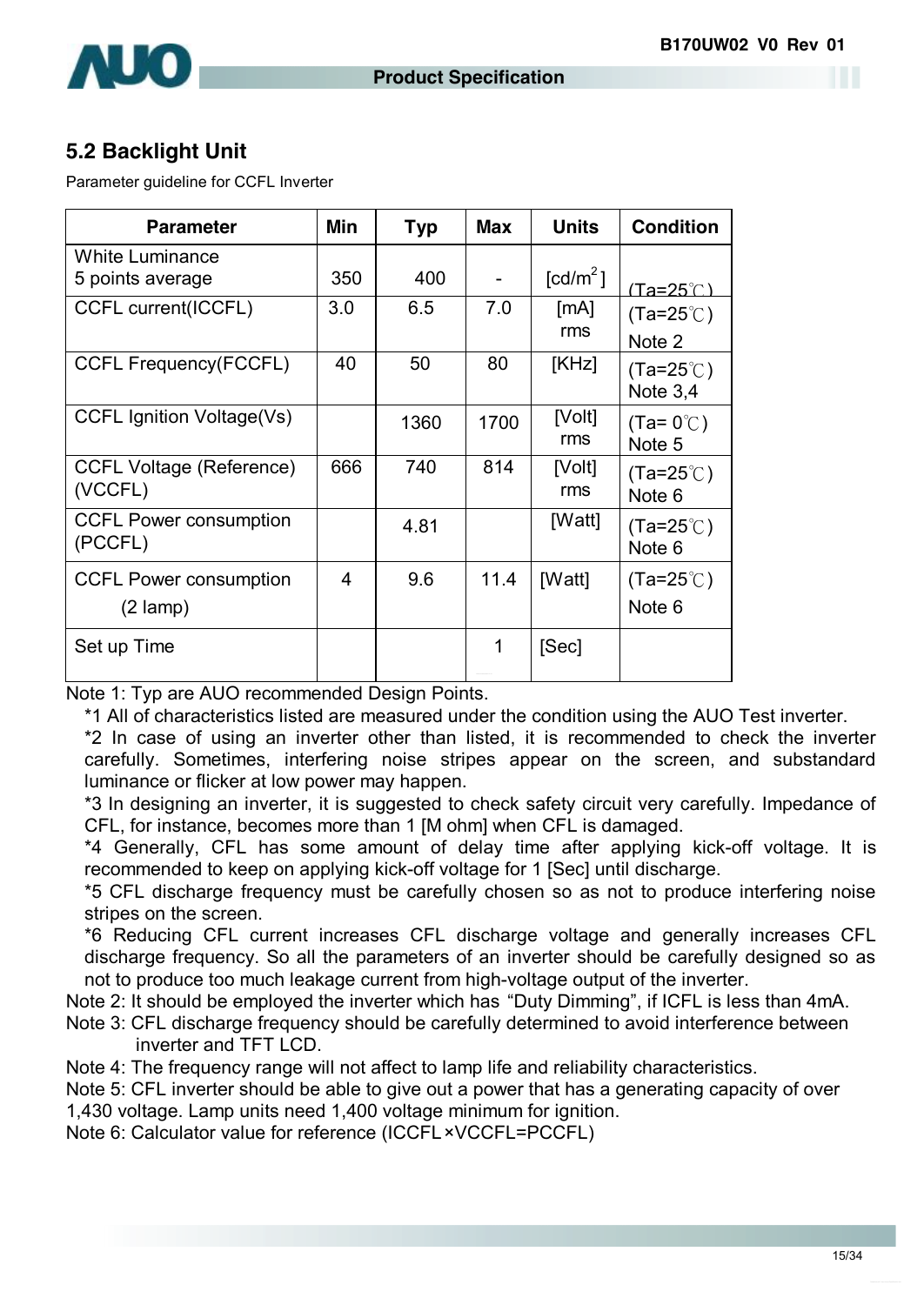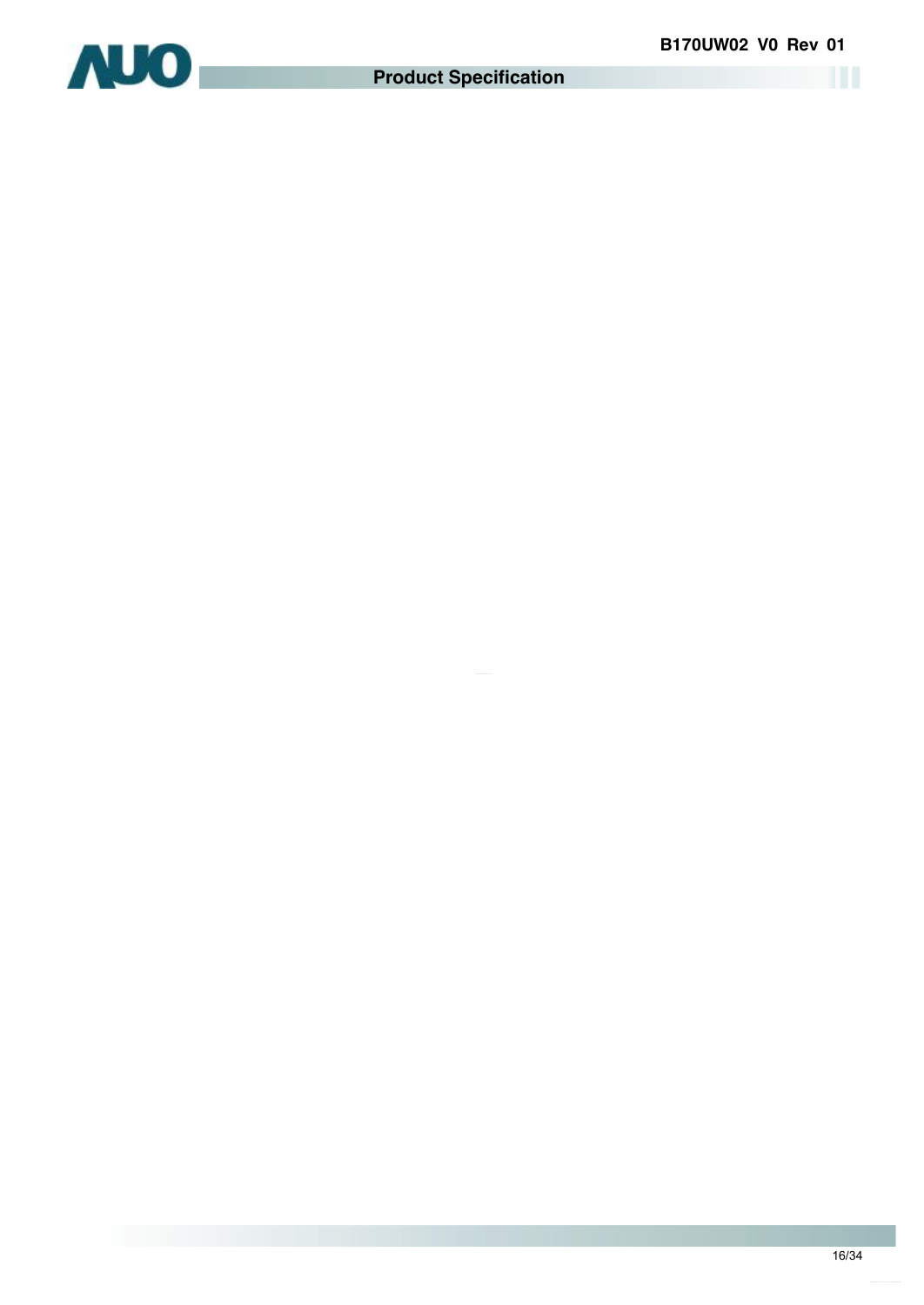

## **6. Signal Characteristic**

## **6.1 Pixel Format Image**

Following figure shows the relationship of the input signals and LCD pixel format.

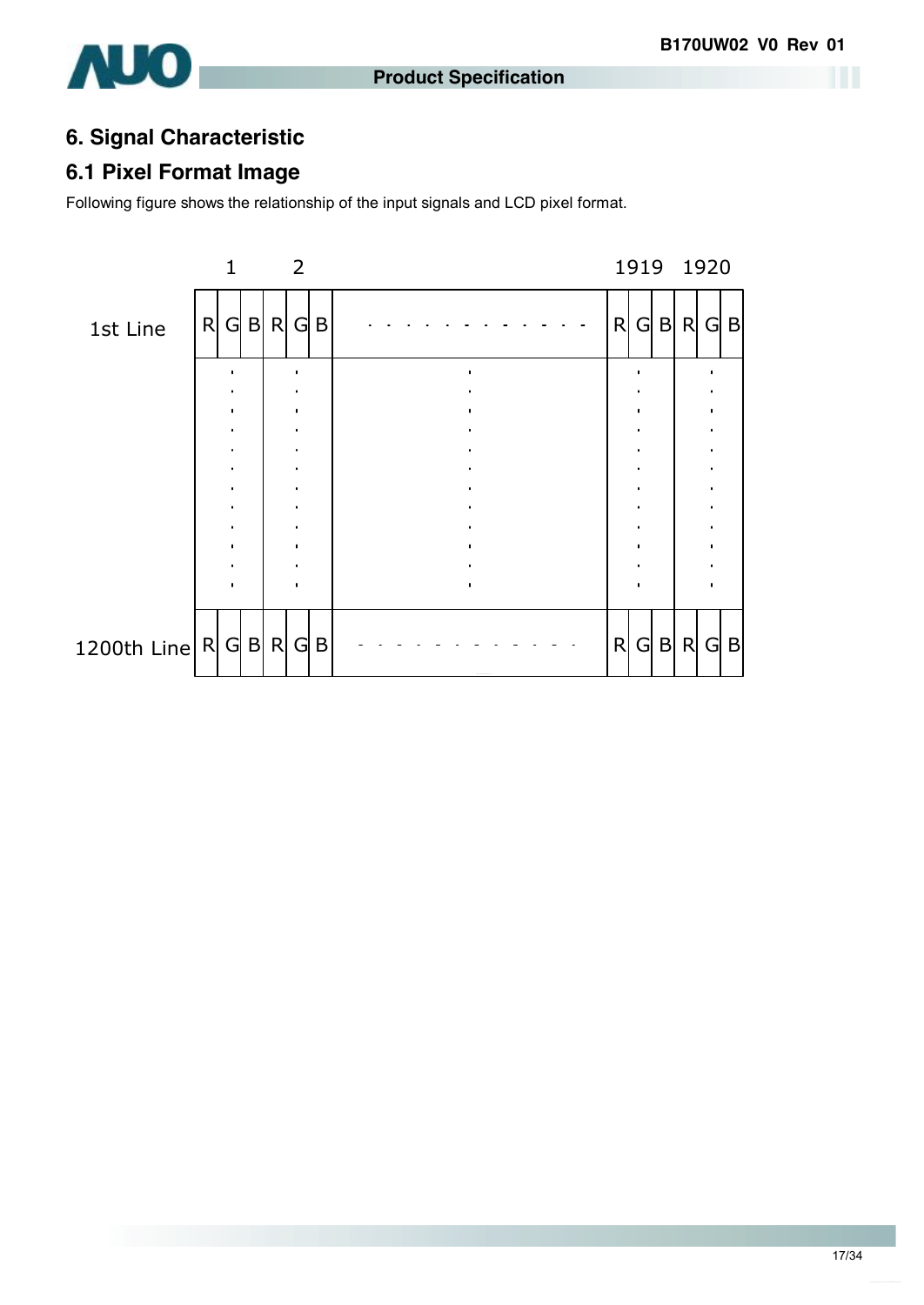

**ODD pair( 1st pixel input)**



### **Even pair(2nd pixel input)**



| <b>Signal Name</b> | <b>Description</b>      |                                                                                    |
|--------------------|-------------------------|------------------------------------------------------------------------------------|
| R <sub>5</sub>     | Red Data 5 (MSB)        | Red-pixel Data                                                                     |
| R <sub>4</sub>     | Red Data 4              | Each red pixel's brightness data consists of these 6 bits                          |
| R <sub>3</sub>     | Red Data 3              | pixel data.                                                                        |
| R <sub>2</sub>     | Red Data 2              |                                                                                    |
| R <sub>1</sub>     | Red Data 1              |                                                                                    |
| R <sub>0</sub>     | Red Data 0 (LSB)        |                                                                                    |
|                    | <b>Red-pixel Data</b>   |                                                                                    |
| G <sub>5</sub>     | Green Data 5 (MSB)      | Green-pixel Data                                                                   |
| G4                 | Green Data 4            | Each green pixel's brightness data consists of these 6 bits                        |
| G <sub>3</sub>     | Green Data 3            | pixel data.                                                                        |
| G <sub>2</sub>     | Green Data 2            |                                                                                    |
| G <sub>1</sub>     | Green Data 1            |                                                                                    |
| G <sub>0</sub>     | Green Data 0 (LSB)      |                                                                                    |
|                    | <b>Green-pixel Data</b> |                                                                                    |
| B <sub>5</sub>     | Blue Data 5 (MSB)       | <b>Blue-pixel Data</b>                                                             |
| <b>B4</b>          | Blue Data 4             | Each blue pixel's brightness data consists of these 6 bits                         |
| B <sub>3</sub>     | Blue Data 3             | pixel data.                                                                        |
| <b>B2</b>          | Blue Data 2             |                                                                                    |
| <b>B1</b>          | <b>Blue Data 1</b>      |                                                                                    |
| B <sub>0</sub>     | Blue Data 0 (LSB)       |                                                                                    |
|                    | <b>Blue-pixel Data</b>  |                                                                                    |
| <b>RxCLKIN</b>     | <b>Data Clock</b>       | The typical frequency is 48.2 MHz. The signal is used to                           |
|                    |                         | strobe the pixel data and DSPTMG signals. All pixel data                           |
|                    |                         | shall be valid at the falling edge when the DSPTMG                                 |
|                    |                         | signal is high.                                                                    |
| <b>DE</b>          | <b>Display Timing</b>   | This signal is strobed at the falling edge of                                      |
|                    |                         | -DTCLK. When the signal is high, the pixel data shall be<br>valid to be displayed. |
| <b>VS</b>          | <b>Vertical Sync</b>    | The signal is synchronized to -DTCLK.                                              |
| <b>HS</b>          | <b>Horizontal Sync</b>  | The signal is synchronized to -DTCLK.                                              |

Note: Output signals from any system shall be low or Hi-Z state when VDD is off.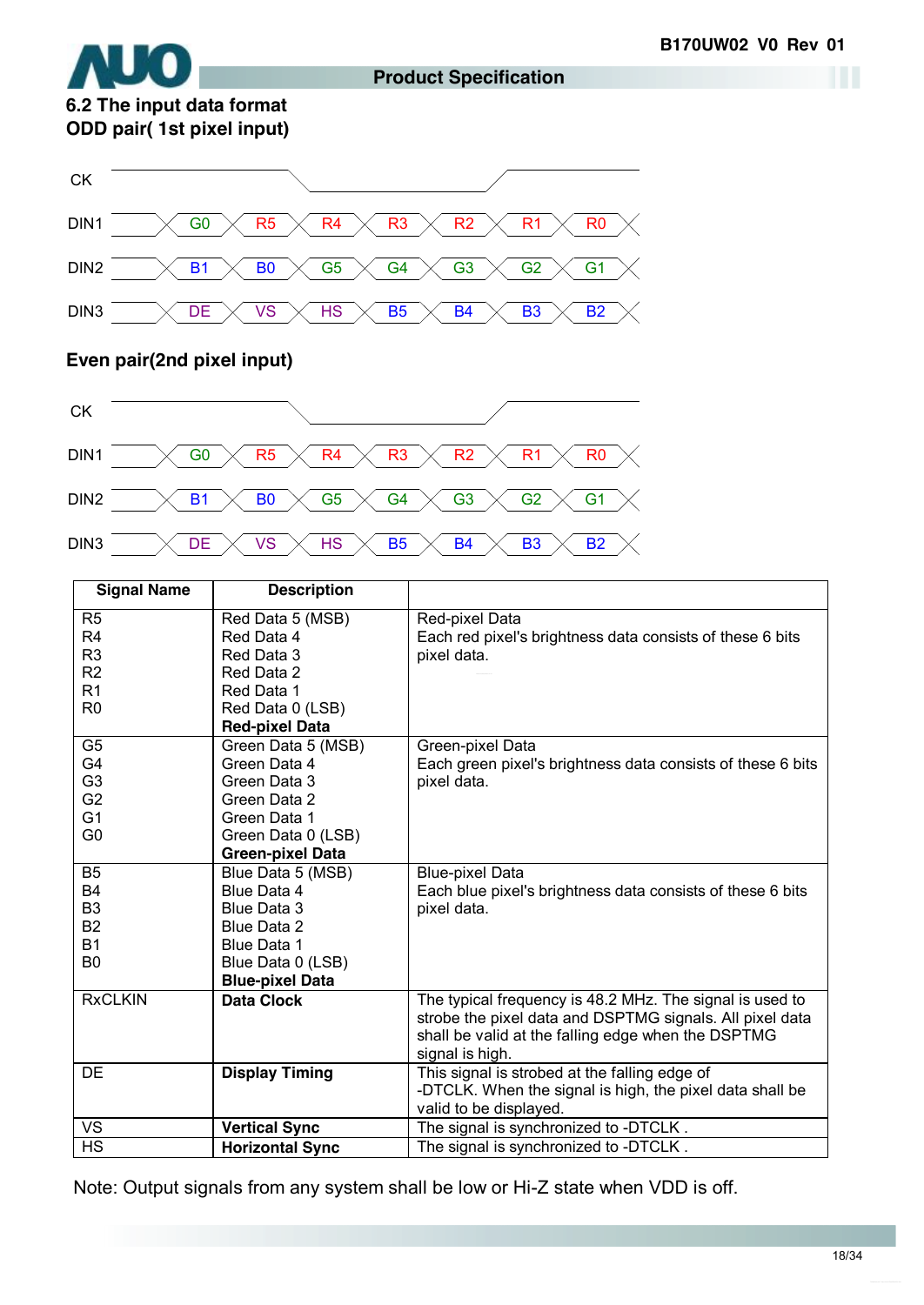Ш



## **6.3 Signal Description**

LVDS is a differential signal technology for LCD interface and high speed data transfer device.

| Pin no         | <b>Symbol</b>       | <b>Function</b>                       | Etc. |
|----------------|---------------------|---------------------------------------|------|
| 1              | <b>GND</b>          | Ground                                |      |
| $\overline{2}$ | <b>VDD</b>          | Power supply , 3.3 V (typical)        |      |
| 3              | <b>VDD</b>          | Power supply , 3.3 V (typical)        |      |
| $\overline{4}$ | $V_{EDID}$          | DDC 3.3V power                        |      |
| 5              | <b>NC</b>           | No Connection (Reserved for AUO) test |      |
| 6              | CLK <sub>EDID</sub> | <b>DDC Clock</b>                      |      |
| $\overline{7}$ | $Data_{EDID}$       | DDC data                              |      |
| 8              | Odd RxIN0-          | -LVDS differential data input         |      |
| 9              | Odd RxIN0+          | +LVDS differential data input         |      |
| 10             | <b>GND</b>          | Ground                                |      |
| 11             | Odd RxIN1-          | -LVDS differential data input         |      |
| 12             | Odd RxIN1+          | +LVDS differential data input         |      |
| 13             | <b>GND</b>          | Ground                                |      |
| 14             | Odd RxIN2-          | -LVDS differential data input         |      |
| 15             | Odd RxIN2+          | +LVDS differential data input         |      |
| 16             | <b>GND</b>          | Ground                                |      |
| 17             | Odd RxCLKIN-        | -LVDS differential clock input        |      |
| 18             | Odd_RxCLKIN+        | +LVDS differential clock input        |      |
| 19             | <b>GND</b>          | Ground                                |      |
| 20             | Even RxIN0-         | -LVDS differential data input         |      |
| 21             | Even RxIN0+         | +LVDS differential data input         |      |
| 22             | <b>GND</b>          | Ground                                |      |
| 23             | Even RxIN1-         | -LVDS differential data input         |      |
| 24             | Even RxIN1+         | +LVDS differential data input         |      |
| 25             | <b>GND</b>          | Ground                                |      |
| 26             | Even RxIN2-         | -LVDS differential data input         |      |
| 27             | Even RxIN2+         | +LVDS differential data input         |      |
| 28             | <b>GND</b>          | Ground                                |      |
| 29             | Even_RxCLKIN-       | -LVDS differential clock input        |      |
| $30\,$         | Even RxCLKIN+       | +LVDS differential clock input        |      |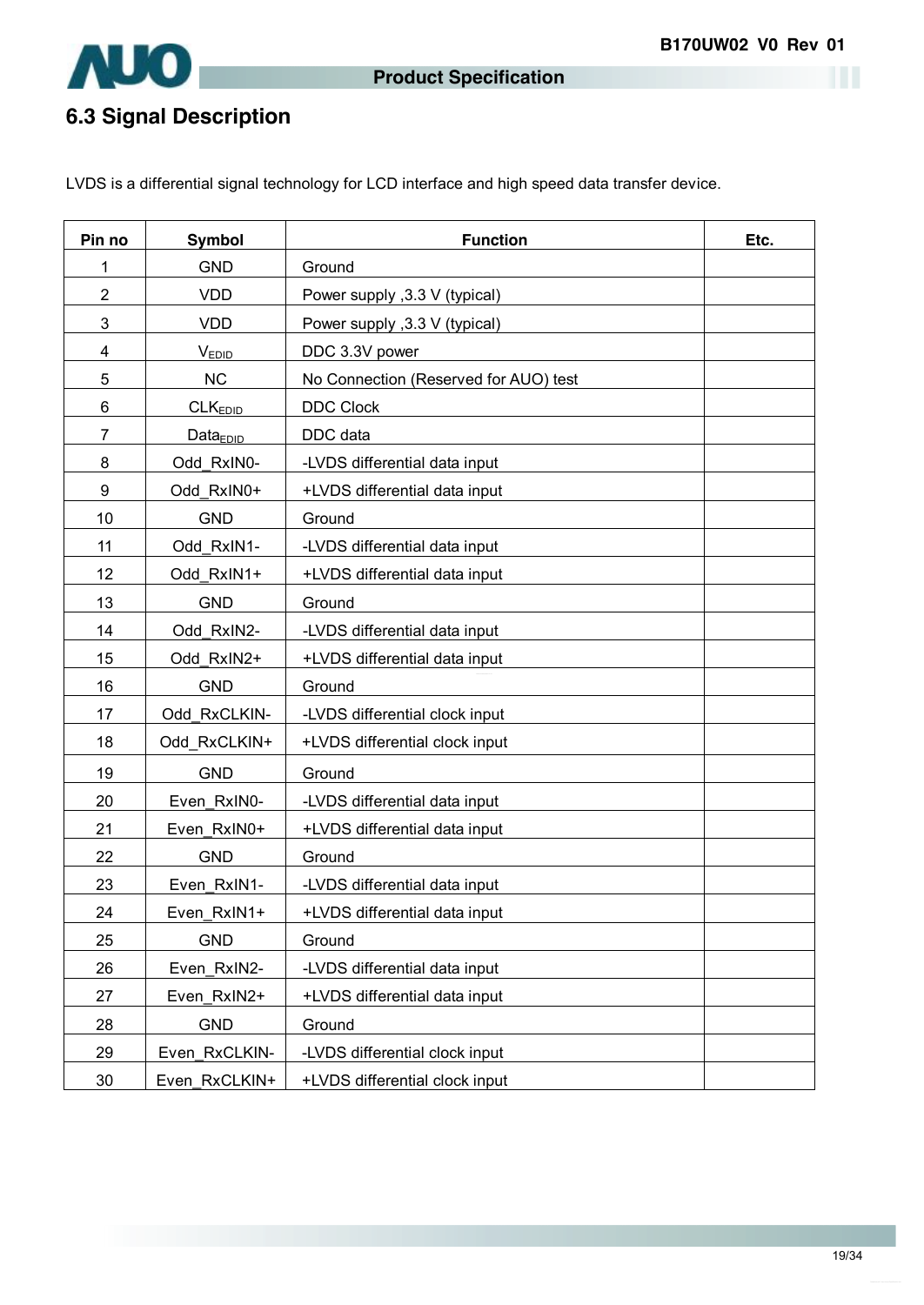# AU O

#### **Product Specification**



Note1: Start from right side

Note2: Please follow VESA standard.

Note3: Input signals shall be low or High-impedance when VDD is off. Internal circuit of LVDS inputs are as following.

The module uses a 100ohm resistor between positive and negative data lines of each receiver input

### **6.4 Interface Timing**

### **6.4.1 Timing Characteristics**

Basically, interface timings should match the 1920x1200 manufacturing guide line timing.

| Signal                             | Item     | Symbol   | Min   | Typ  | Max         | Unit       |
|------------------------------------|----------|----------|-------|------|-------------|------------|
| Vertical section                   | Period   | Тv       | 1208  | 1250 | $2048$ Th   |            |
|                                    | Active   | Tdisp(V) | 1200  | 1200 | $1200$ Th   |            |
|                                    | Blanking | Tblk(V)  | 8     | 50   | $848$  Th   |            |
|                                    | Period   | Th       | 1000  | 1050 | $2048$ Tclk |            |
| Horizontal Section                 | Active   | Tdisp(H) | 960   | 960  |             | $960$ Tclk |
|                                    | Blanking | Tblk(H)  | 40    | 90   | $1088$ Tclk |            |
| Period<br>Clock<br>Frequency @60Hz |          | Tclk     | 11.76 | 12.7 |             | ns         |
|                                    | Freq     |          | 78.75 | 85   | <b>MHz</b>  |            |

**Note** : DE mode only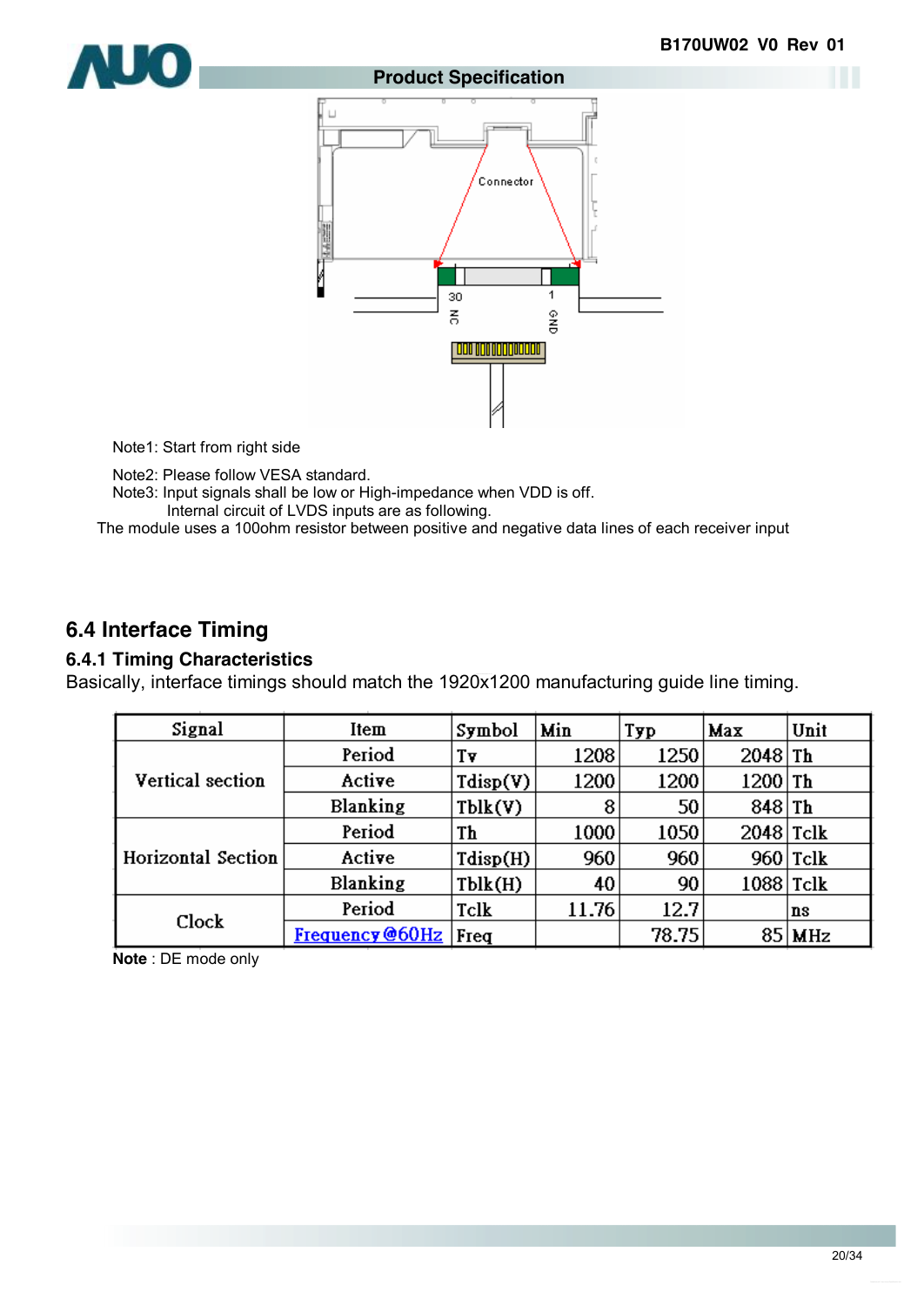

**6.4.2 Timing diagram** 

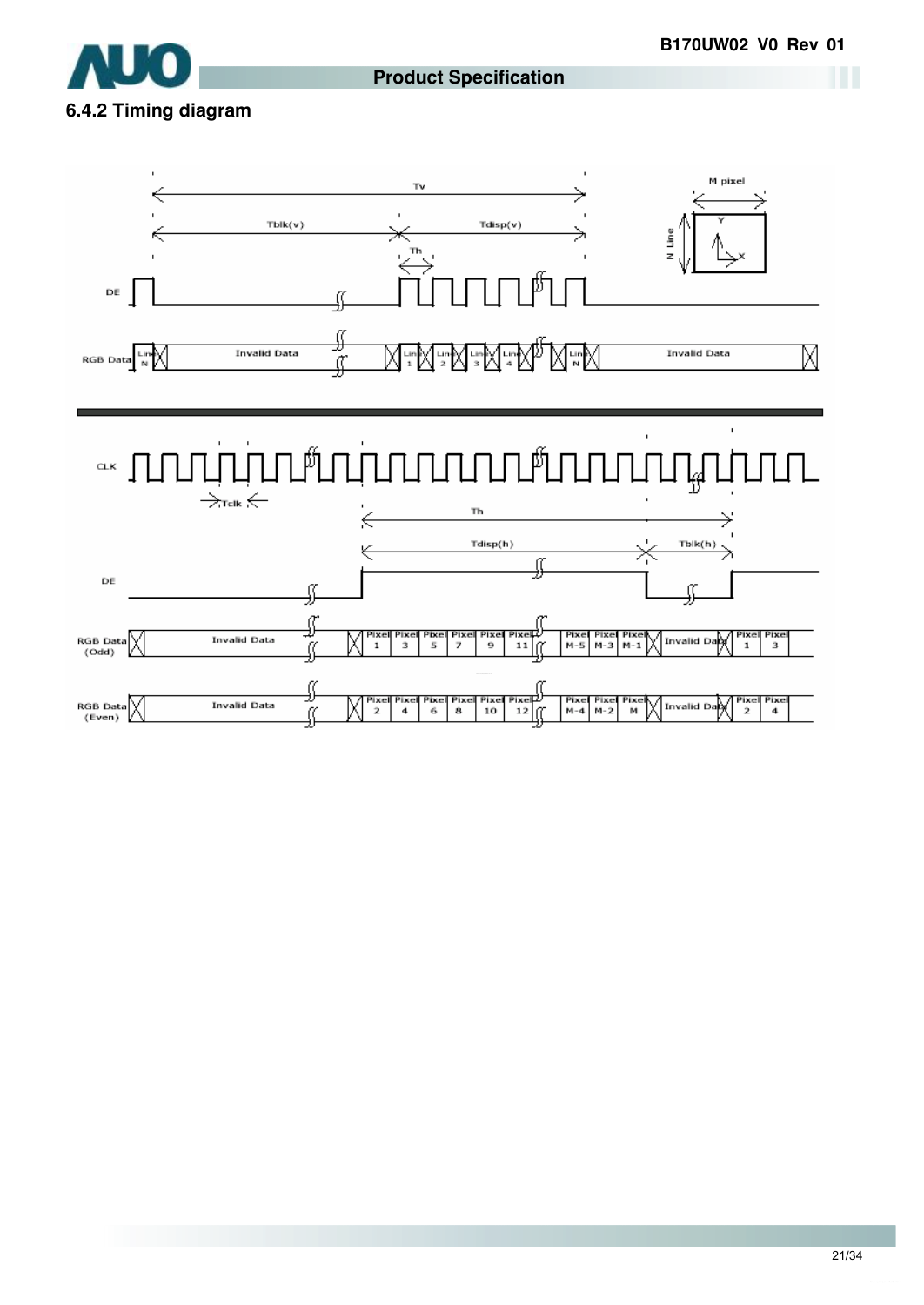

### **6.5 Power ON/OFF Sequence**

VDD power and lamp on/off sequence is as follows. Interface signals are also shown in the chart. Signals from any system shall be Hi-Z state or low level when VDD is off.



### **Power Sequence Timing**

|                  |      | Value |      |              |
|------------------|------|-------|------|--------------|
| <b>Parameter</b> | Min. | Typ.  | Max. | <b>Units</b> |
| T1               | 0.5  |       | 10   | (ms)         |
| T <sub>2</sub>   | 0    |       | 50   | (ms)         |
| T <sub>3</sub>   | 0    |       | 50   | (ms)         |
| T <sub>4</sub>   | 400  |       |      | (ms)         |
| T <sub>5</sub>   | 200  |       |      | (ms)         |
| T <sub>6</sub>   | 200  |       |      | (ms)         |
| T7               | n    |       | 10   | (ms)         |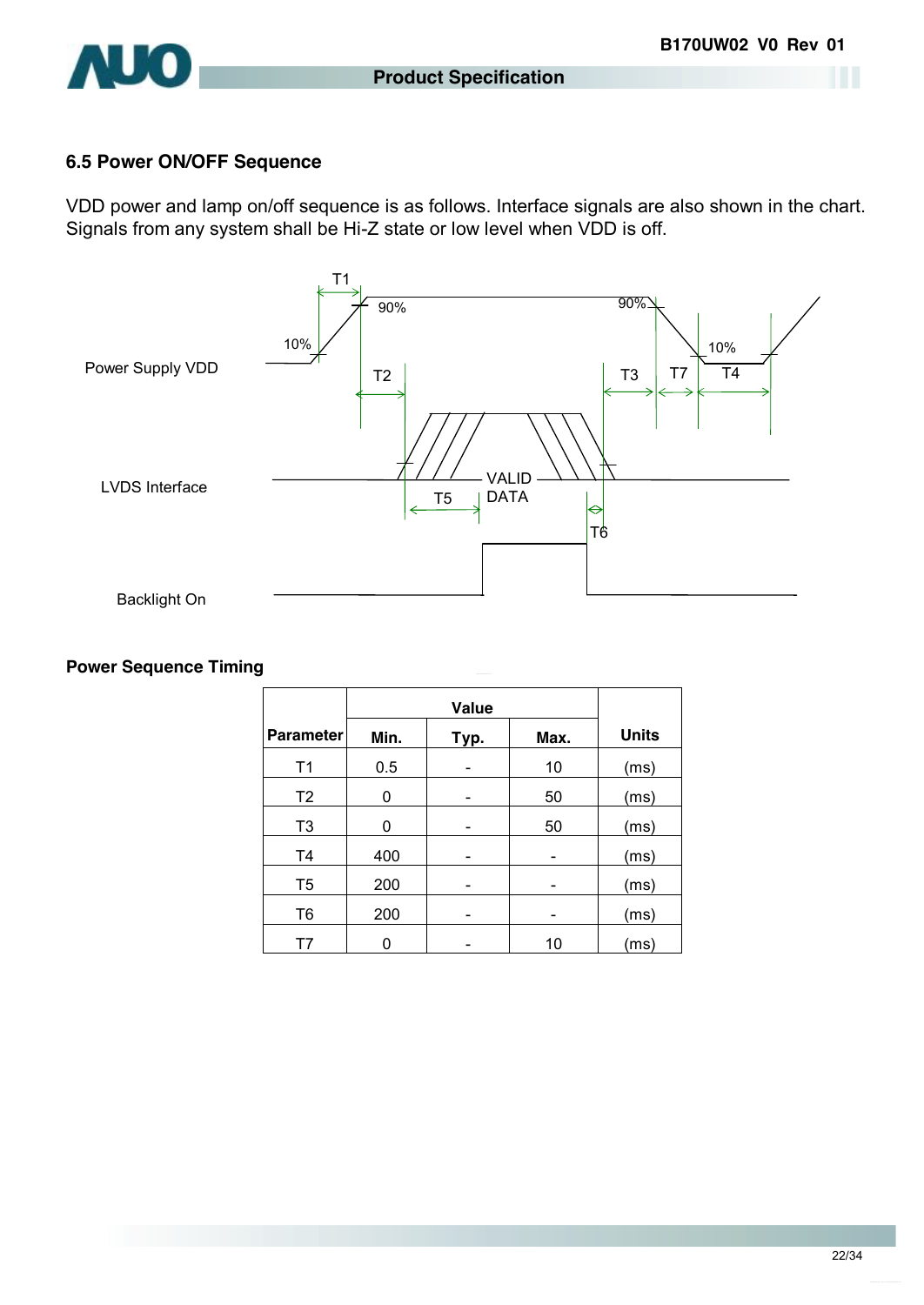

## **7. Connector Description**

Physical interface is described as for the connector on module.

These connectors are capable of accommodating the following signals and will be following components.

### **7.1 TFT LCD Module**

| <b>Connector Name / Designation</b> | <b>For Signal Connector</b>  |
|-------------------------------------|------------------------------|
| <b>Manufacturer</b>                 | JAE or compatible            |
| <b>Type / Part Number</b>           | FI-XB30SL-HF10 or compatible |
| <b>Mating Housing/Part Number</b>   | FI-X30H                      |
| <b>Mating Contact/Part Number</b>   | FI-XC3-1-15000               |

### **7.2 Backlight Unit**

Physical interface is described as for the connector on module.

These connectors are capable of accommodating the following signals and will be following components.

| <b>Connector Name / Designation</b> | <b>For Lamp Connector</b> |
|-------------------------------------|---------------------------|
| Manufacturer                        | JST                       |
| Type / Part Number                  | <b>BHSR-02VS-1</b>        |
| <b>Mating Type / Part Number</b>    | SM02B-BHSS-1-TB           |

### **7.3 Signal for Lamp connector**

| Pin $#$ | <b>Cable color</b> | <b>Signal Name</b> |
|---------|--------------------|--------------------|
| 1       | Red                | Lamp High Voltage  |
| 2       | White              | Lamp Low Voltage   |
| 3       | <b>Blue</b>        | Lamp High Voltage  |
| 4       | <b>Black</b>       | Lamp Low Voltage   |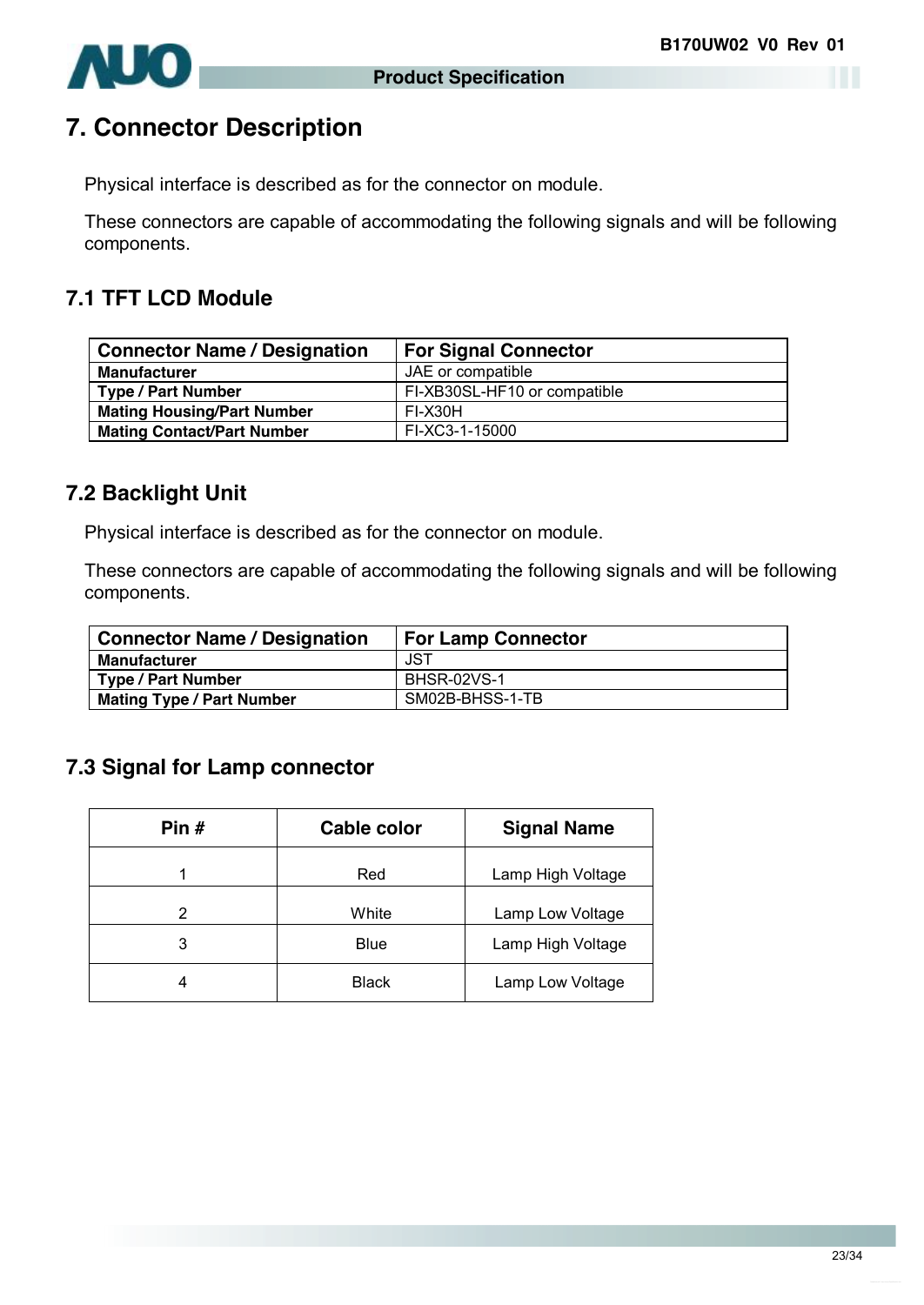

## **8. Vibration and Shock Test**

### **8.1 Vibration Test**

### **Test Spec:**

| Test method:  | Non-Operation                  |
|---------------|--------------------------------|
| Acceleration: | 1.5G                           |
| Frequency:    | 10 - 500Hz Random              |
| Sweep:        | 30 Minutes each Axis (X, Y, Z) |

## **8.2 Shock Test Spec:**

### **Test Spec:**

| Test method:  | Non-Operation                  |
|---------------|--------------------------------|
| Acceleration: | 180 G, Half sine wave          |
| Active time:  | 2 ms                           |
| Pulse:        | X, Y, Z one time for each side |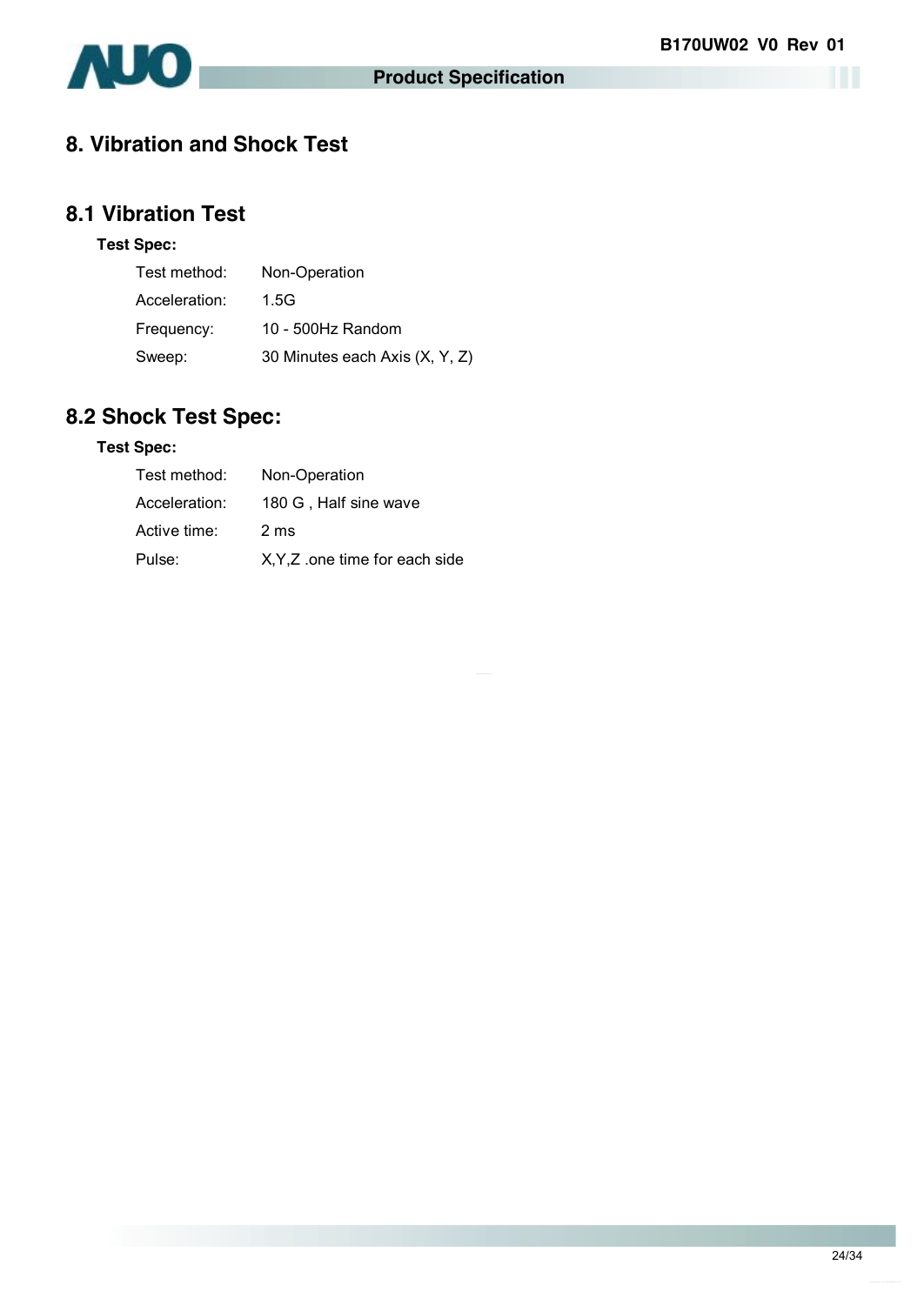

## **9. Reliability**

| <b>Items</b>                            | <b>Required Conditions</b>                                                                                     |
|-----------------------------------------|----------------------------------------------------------------------------------------------------------------|
| Operating Life - High Temp.             | Temp.= $+50^{\circ}$ C, Dynamic. 250 Hours, Humidity 20%                                                       |
| Operating Life – Low Temp.              | Temp.= $0^{\circ}$ C, Dynamic, 250 Hours, Humidity 20%                                                         |
| Non-Operating                           | High Temp. Storage Life $-$ Temp. $=$ +65°C, Non-Operating, 250 Hours, Humidity<br>20%                         |
| Low Temp. Storage Life<br>Non-Operating | Temp.= -40°C, Non-Operating, 250 Hours                                                                         |
| <b>Operating Life</b>                   | High Temp & High Humidity Temp.=+40°C, Dynamic, Humidity 95% (Non-Condensing),<br>250 Hours                    |
| Shock – Non-Operating                   | 180g, 2.0 ms, Half Sine Wave                                                                                   |
| Vibration - Non-Operating               | Random vibration, 1.5 G zero-to-peak, 10 to 500 Hz, 30<br>mins in each of three mutually perpendicular axes    |
| Temp. Cycle - Operating                 | $0^{\circ}$ C to +40 $^{\circ}$ C, Ramp< 20 $^{\circ}$ C /min, Duration at Temp. = 30<br>min, Test Cycles =160 |
| Temp. Cycle - Non-Operating             | -40°C to +65°C, Ramp $\leq$ 20°C/min, Duration at Temp. =<br>30min, Test Cycles = 50                           |
| <b>ESD</b>                              | Contact: ±8KV/ operation<br>Air : The Sea<br>±15KV / operation                                                 |
| Room temperature Test                   | $25^{\circ}$ C, 2000 hours, Operating with loop pattern                                                        |

Note1: According to EN61000-4-2 , ESD class B: Some performance degradation allowed. No data lost

. Self-recoverable. No hardware failures.

Note2: CCFL Life time: 10,000 hours minimum under normal module usage.

Note3: MTBF (Excluding the CCFL): 30,000 hours with a confidence level 90%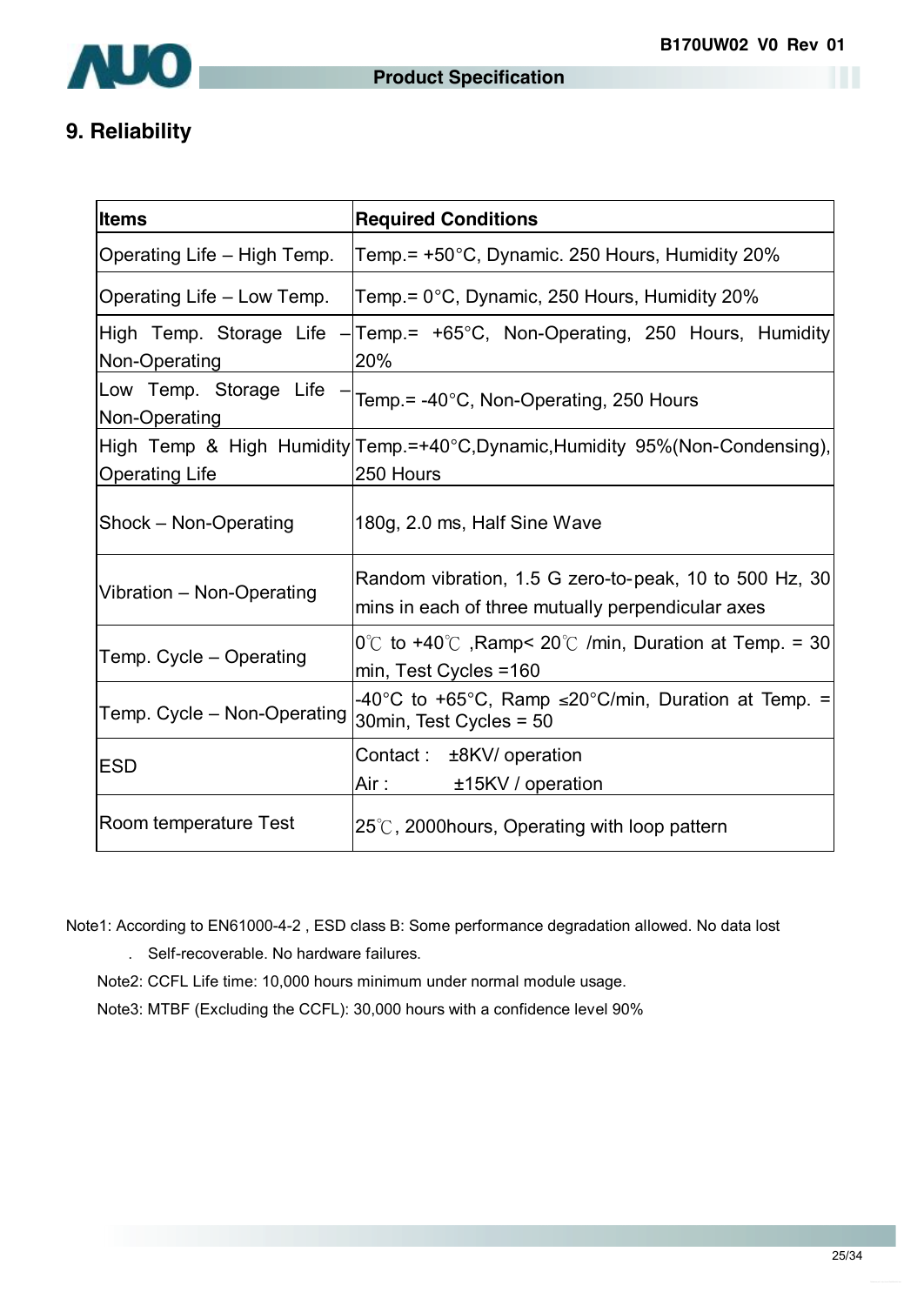### **10. Mechanical Characteristics**

## **10.1 LCM Outline Dimension(Front View)**

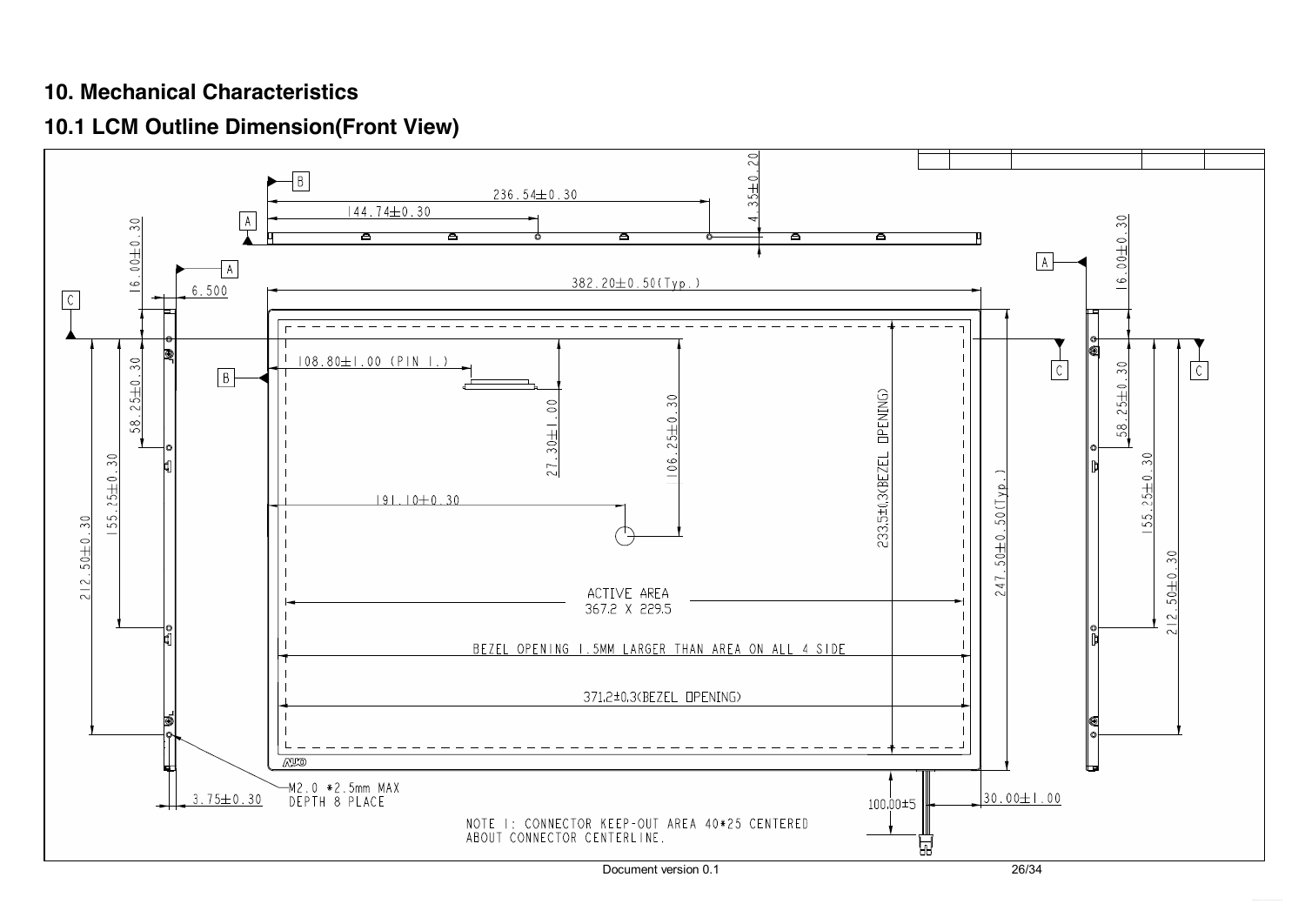## **10.2 LCM Outline Dimension(Rear View)**

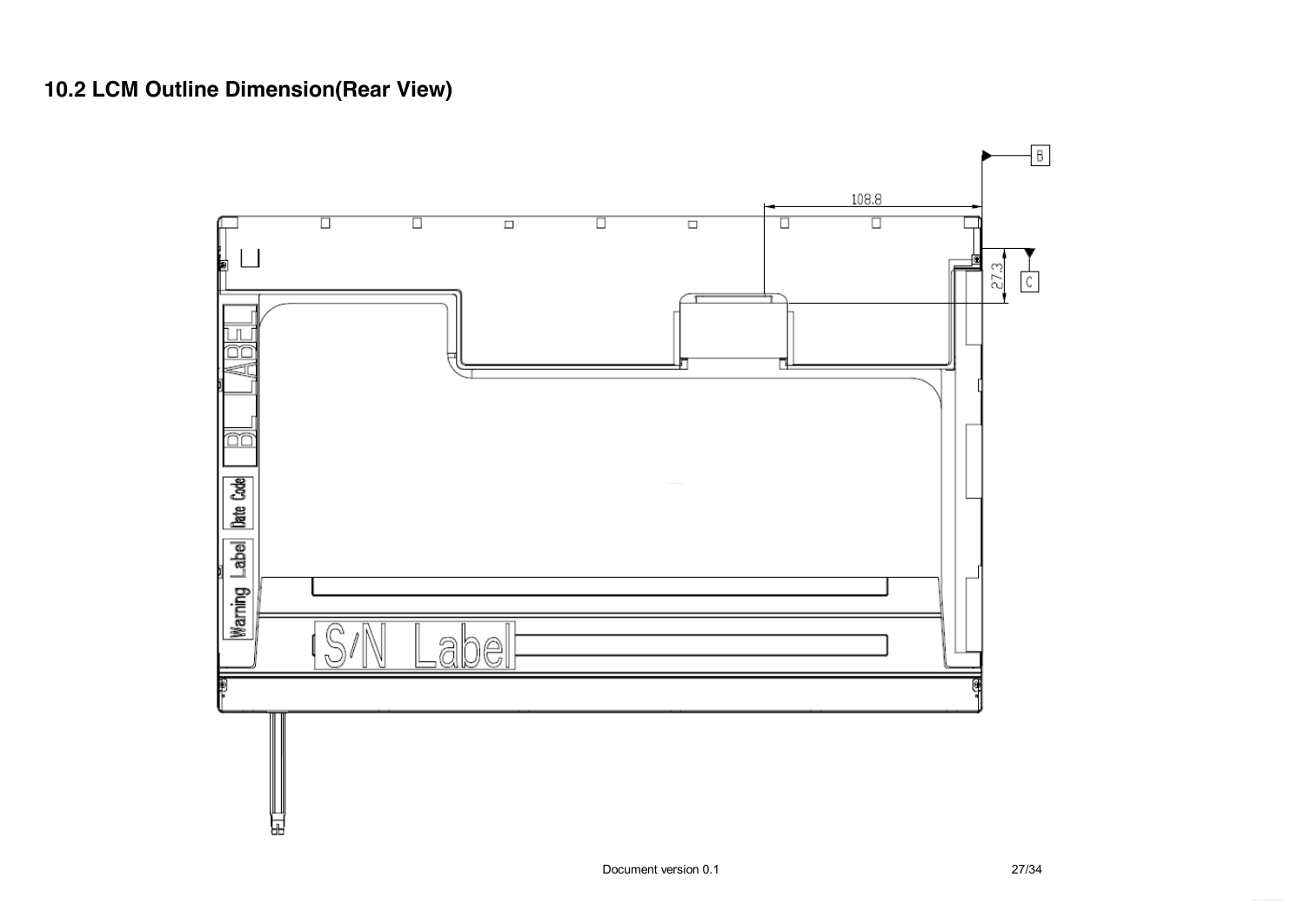### **10.3 Screw Hole Depth and Center Position**

Screw hole minimum depth, from side surface =2.6 mm (See drawing) Screw hole center location, from front surface =  $3.75 \pm 0.2$ mm (See drawing) Screw maximum length = 2.3 mm (See drawing) Screw Torque: Maximum2.5 kgzf-cm

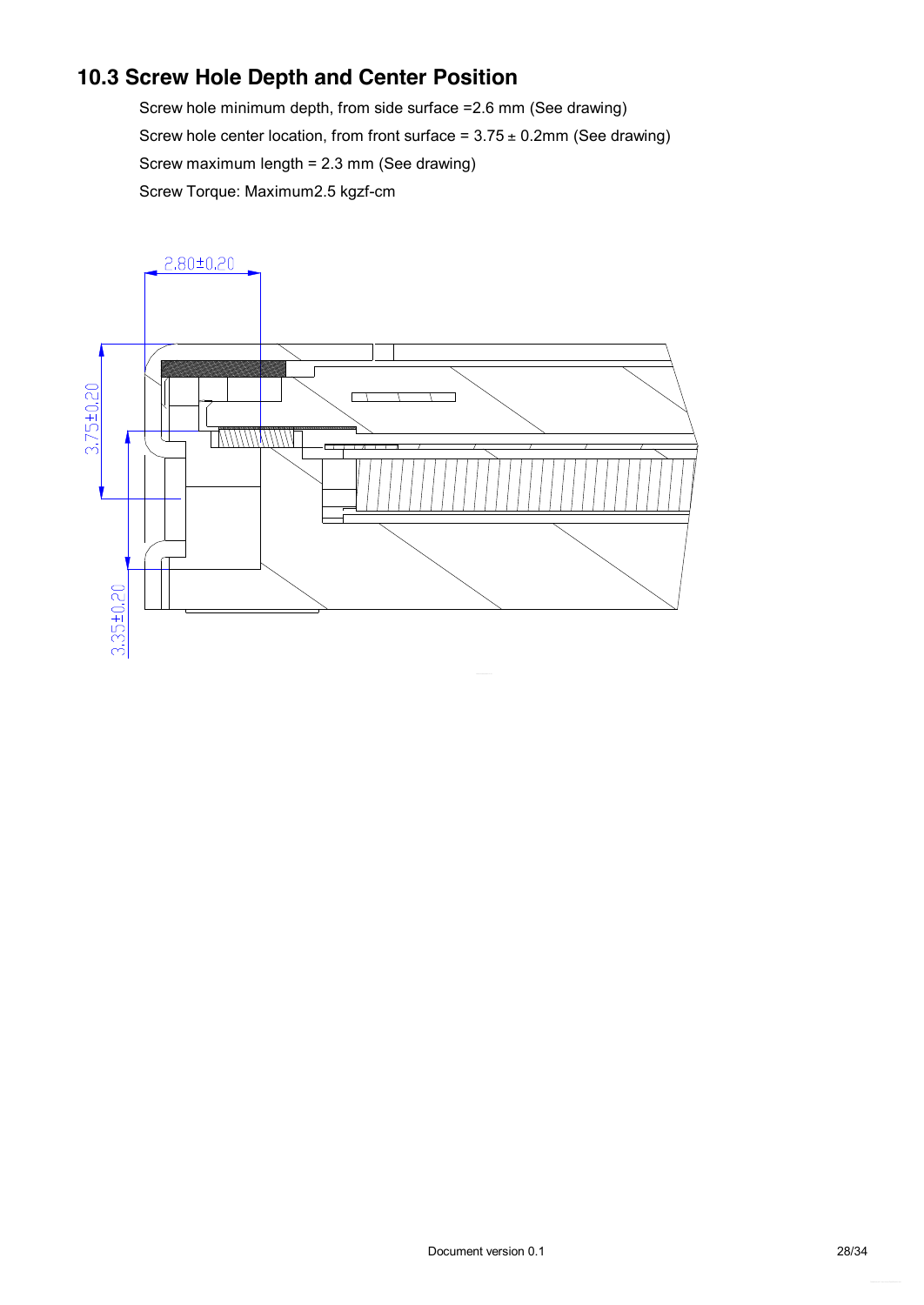## **11. Shipping and Package**

## **11.1 Shipping Label Format**

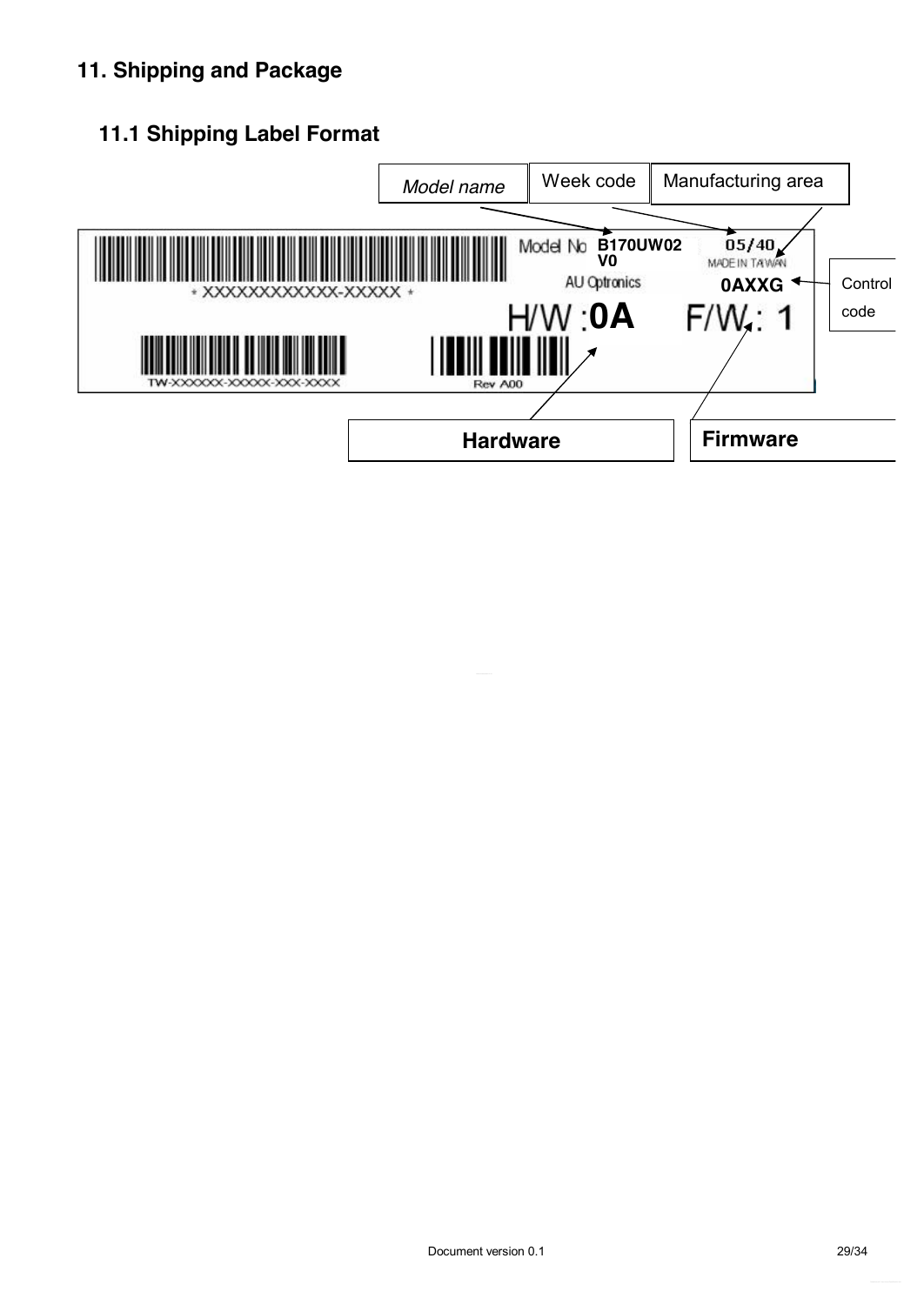## **11.2. Carton package**









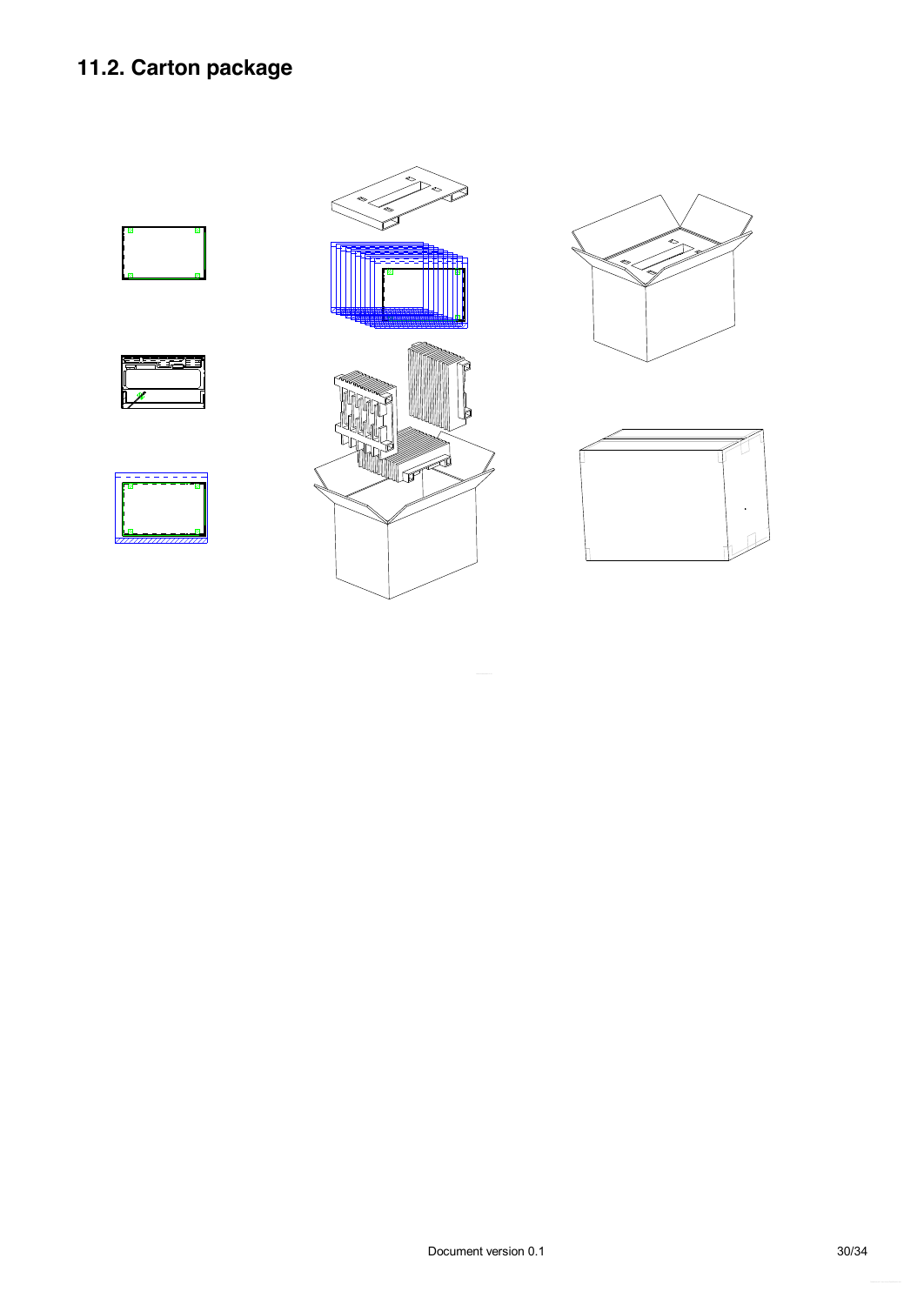# **12. Appendix: EDID description**

|                | B170UW02 V0 EDID Code                              |                |            |                |             |
|----------------|----------------------------------------------------|----------------|------------|----------------|-------------|
| <b>Address</b> | <b>FUNCTION</b>                                    | Value          | Value      | Value          | <b>Note</b> |
| <b>HEX</b>     |                                                    | <b>HEX</b>     | <b>BIN</b> | <b>DEC</b>     |             |
| $\bf{00}$      | Header                                             | 00             | 00000000   | 0              |             |
| 01             |                                                    | FF             | 11111111   | 255            |             |
| 02             |                                                    | FF             | 11111111   | 255            |             |
| 03             |                                                    | FF             | 11111111   | 255            |             |
| 04             |                                                    | FF             | 11111111   | 255            |             |
| 05             |                                                    | FF             | 11111111   | 255            |             |
| 06             |                                                    | FF             | 11111111   | 255            |             |
| 07             |                                                    | 00             | 00000000   | 0              |             |
| 08             | EISA Manuf. Code LSB                               | 06             | 00000110   | 6              |             |
| 09             | Compressed ASCII                                   | AF             | 10101111   | 175            |             |
| 0A             | Product Code                                       | 88             | 10001000   | 136            |             |
| 0B             | hex, LSB first                                     | 20             | 00100000   | 32             |             |
| 0C             | 32-bit ser #                                       | 00             | 00000000   | 0              |             |
| 0D             |                                                    | 00             | 00000000   | $\pmb{0}$      |             |
| 0E             |                                                    | 00             | 00000000   | $\pmb{0}$      |             |
| 0F             |                                                    | 00             | 00000000   | $\pmb{0}$      |             |
| 10             | Week of manufacture                                | 01             | 00000001   | 1              |             |
| 11             | Year of manufacture                                | 10             | 00010000   | 16             |             |
| 12             | EDID Structure Ver.                                | 01             | 00000001   | 1              |             |
| 13             | EDID revision #                                    | 03             | 00000011   | 3              |             |
| 14             | Video input def.<br>(digital I/P, non-TMDS, CRGB)  | 80             | 10000000   | 128            |             |
| 15             | Max H image size<br>(rounded to cm)                | 25             | 00100101   | 37             |             |
| 16             | Max V image size (rounded to cm)                   | 17             | 00010111   | 23             |             |
| 17             | <b>Display Gamma</b><br>$( = (gamma * 100) - 100)$ | 78             | 01111000   | 120            |             |
|                | Feature support (no DPMS, Active OFF, RGB, tmg     |                |            |                |             |
| 18             | Blk#1)                                             | 0A             | 00001010   | $10$           |             |
| 19             | Red/green low bits (Lower 2:2:2:2 bits)            | 07             | 00000111   | $\overline{7}$ |             |
| <b>1A</b>      | Blue/white low bits (Lower 2:2:2:2 bits)           | E <sub>5</sub> | 11100101   | 229            |             |
| 1B             | Red x (Upper 8 bits)                               | 97             | 10010111   | 151            |             |
| 1C             | Red y/ highER 8 bits                               | 57             | 01010111   | 87             |             |
| 1D             | Green x                                            | $4\mathsf{F}$  | 01001111   | 79             |             |
| 1E             | Green y                                            | 8C             | 10001100   | 140            |             |
| 1F             | Blue x                                             | 27             | 00100111   | 39             |             |
| 20             | Blue y                                             | 22             | 00100010   | 34             |             |
| 21             | White x                                            | 50             | 01010000   | 80             |             |
| 22             | White y                                            | 54             | 01010100   | 84             |             |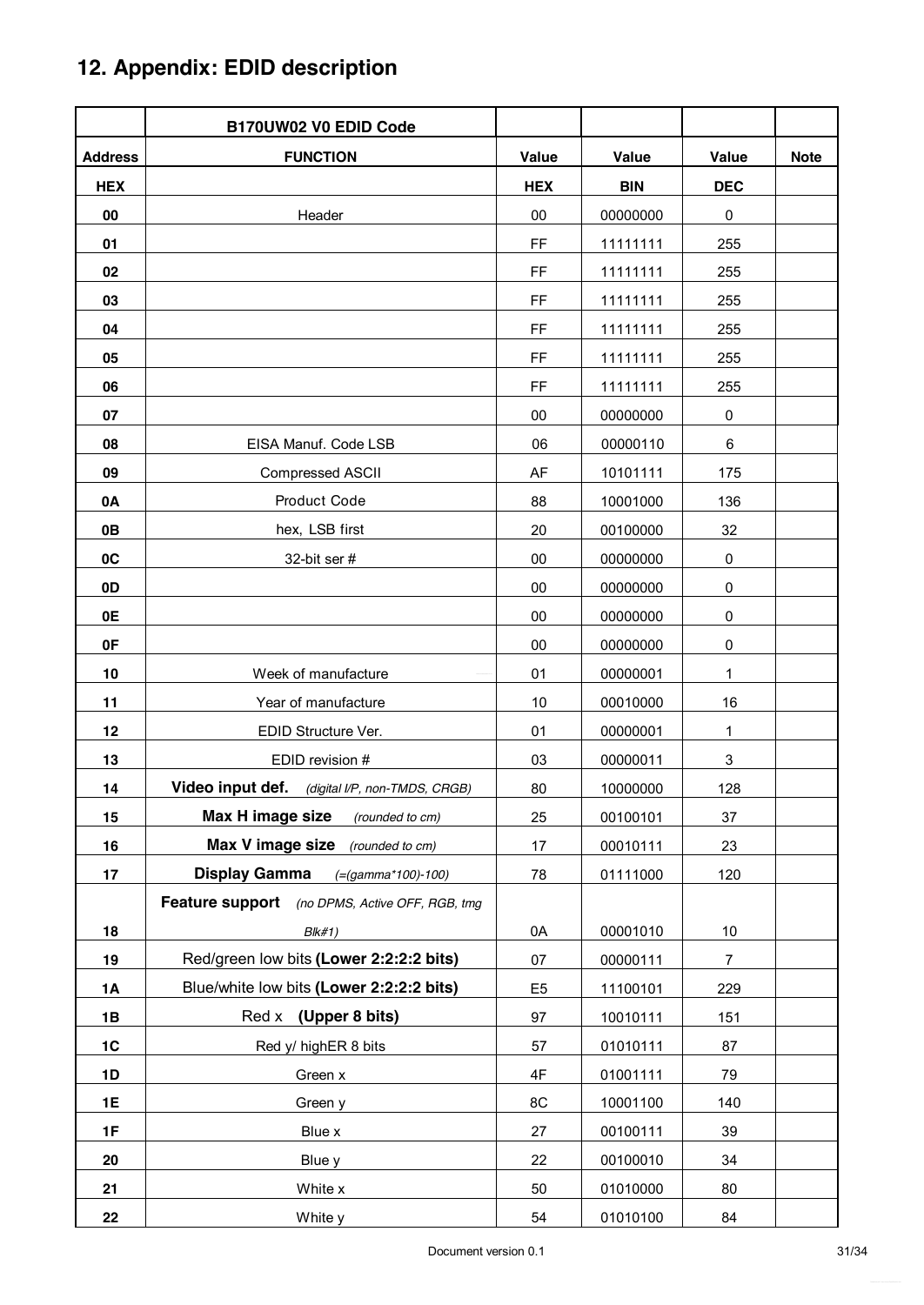| 23 | Established timing 1                                 | 00             | 00000000 | 0   |  |
|----|------------------------------------------------------|----------------|----------|-----|--|
| 24 | Established timing 2                                 | 00             | 00000000 | 0   |  |
| 25 | Established timing 3                                 | 00             | 00000000 | 0   |  |
| 26 | Standard timing #1                                   | 01             | 00000001 | 1   |  |
| 27 |                                                      | 01             | 00000001 | 1   |  |
| 28 | Standard timing #2                                   | 01             | 00000001 | 1   |  |
| 29 |                                                      | 01             | 00000001 | 1   |  |
| 2A | Standard timing #3                                   | 01             | 00000001 | 1   |  |
| 2B |                                                      | 01             | 00000001 | 1   |  |
| 2C | Standard timing #4                                   | 01             | 00000001 | 1   |  |
| 2D |                                                      | 01             | 00000001 | 1   |  |
| 2E | Standard timing #5                                   | 01             | 00000001 | 1   |  |
| 2F |                                                      | 01             | 00000001 | 1   |  |
| 30 | Standard timing #6                                   | 01             | 00000001 | 1   |  |
| 31 |                                                      | 01             | 00000001 | 1   |  |
| 32 | Standard timing #7                                   | 01             | 00000001 | 1   |  |
| 33 |                                                      | 01             | 00000001 | 1   |  |
| 34 | Standard timing #8                                   | 01             | 00000001 | 1   |  |
| 35 |                                                      | 01             | 00000001 | 1   |  |
| 36 | Pixel Clock/10000<br><b>LSB</b>                      | 54             | 01010100 | 84  |  |
| 37 | Pixel Clock/10000<br><b>USB</b>                      | 3D             | 00111101 | 61  |  |
| 38 | Horz active Lower 8bits                              | 80             | 10000000 | 128 |  |
| 39 | Horz blanking Lower 8bits                            | A <sub>0</sub> | 10100000 | 160 |  |
| 3A | HorzAct:HorzBlnk<br>Upper 4:4 bits                   | 70             | 01110000 | 112 |  |
| 3B | Vertical Active Lower 8bits                          | B <sub>0</sub> | 10110000 | 176 |  |
| 3C | Vertical Blanking<br><b>Lower 8bits</b>              | 17             | 00010111 | 23  |  |
| 3D | Vert Act: Vertical Blanking<br>(upper 4:4 bit)       | 40             | 01000000 | 64  |  |
| 3E | HorzSync. Offset                                     | 30             | 00110000 | 48  |  |
| 3F | HorzSync. Width                                      | 20             | 00100000 | 32  |  |
| 40 | VertSync.Offset: VertSync.Width                      | 36             | 00110110 | 54  |  |
| 41 | Horz‖ Sync Offset/Width Upper 2bits                  | 00             | 00000000 | 0   |  |
| 42 | Horizontal Image Size Lower 8bits                    | 6F             | 01101111 | 111 |  |
| 43 | Vertical Image Size Lower 8bits                      | E <sub>5</sub> | 11100101 | 229 |  |
| 44 | Horizontal & Vertical Image Size (upper 4:4 bits)    | 10             | 00010000 | 16  |  |
| 45 | Horizontal Border (zero for internal LCD)            | 00             | 00000000 | 0   |  |
| 46 | <b>Vertical Border</b><br>(zero for internal LCD)    | 00             | 00000000 | 0   |  |
| 47 | Signal (non-intr, norm, no stero, sep sync, neg pol) | 18             | 00011000 | 24  |  |
| 48 | Detailed timing/monitor                              | 00             | 00000000 | 0   |  |
| 49 | descriptor #2                                        | $00\,$         | 00000000 | 0   |  |
| 4Α |                                                      | 00             | 00000000 | 0   |  |
| 4B |                                                      | 0F             | 00001111 | 15  |  |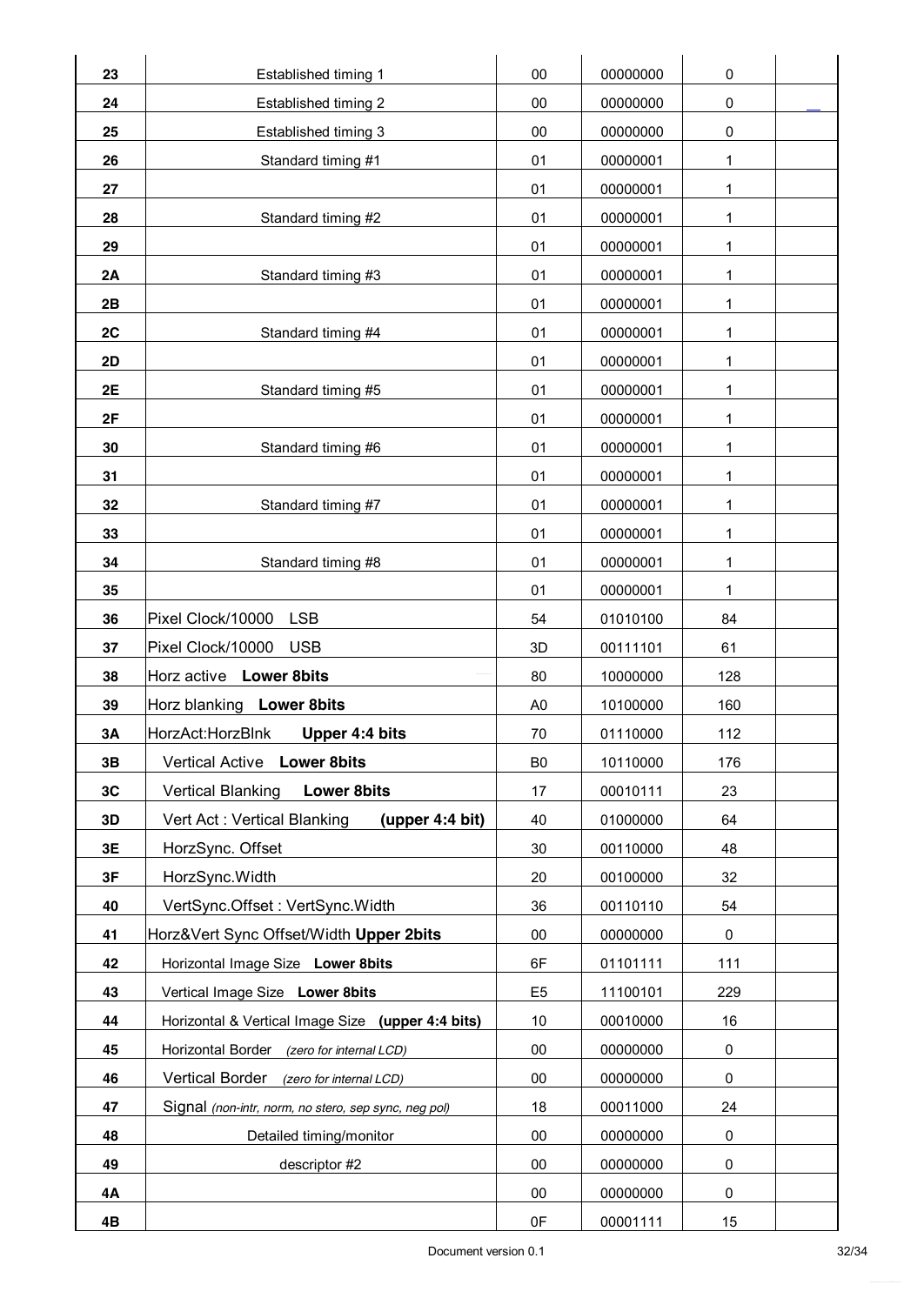| 4C        |                         | $00\,$ | 00000000 | $\pmb{0}$ |                |
|-----------|-------------------------|--------|----------|-----------|----------------|
| 4D        |                         | $00\,$ | 00000000 | $\pmb{0}$ |                |
| 4E        |                         | $00\,$ | 00000000 | $\pmb{0}$ |                |
| 4F        |                         | 00     | 00000000 | 0         |                |
| 50        |                         | 00     | 00000000 | 0         |                |
| 51        |                         | $00\,$ | 00000000 | 0         |                |
| 52        |                         | $00\,$ | 00000000 | 0         |                |
| 53        |                         | $00\,$ | 00000000 | $\pmb{0}$ |                |
| 54        |                         | $00\,$ | 00000000 | $\pmb{0}$ |                |
| 55        |                         | $00\,$ | 00000000 | 0         |                |
| 56        |                         | $00\,$ | 00000000 | 0         |                |
| 57        |                         | $00\,$ | 00000000 | $\pmb{0}$ |                |
| 58        |                         | $00\,$ | 00000000 | $\pmb{0}$ |                |
| 59        |                         | 20     | 00100000 | 32        |                |
| <b>5A</b> | Detailed timing/monitor | $00\,$ | 00000000 | $\pmb{0}$ |                |
| 5B        | descriptor #3           | $00\,$ | 00000000 | $\pmb{0}$ |                |
| 5C        |                         | $00\,$ | 00000000 | 0         |                |
| <b>5D</b> |                         | FE     | 11111110 | 254       |                |
| 5E        |                         | $00\,$ | 00000000 | 0         |                |
| 5F        | Manufacture             | 41     | 01000001 | 65        | A              |
| 60        | Manufacture             | 55     | 01010101 | 85        | U              |
| 61        | Manufacture             | 4F     | 01001111 | 79        | $\mathsf O$    |
| 62        |                         | 0A     | 00001010 | $10$      |                |
| 63        |                         | 20     | 00100000 | 32        |                |
| 64        |                         | 20     | 00100000 | 32        |                |
| 65        |                         | 20     | 00100000 | 32        |                |
| 66        |                         | 20     | 00100000 | 32        |                |
| 67        |                         | 20     | 00100000 | 32        |                |
| 68        |                         | 20     | 00100000 | 32        |                |
| 69        |                         | 20     | 00100000 | 32        |                |
| 6A        |                         | 20     | 00100000 | 32        |                |
| 6B        |                         | 20     | 00100000 | 32        |                |
| 6C        | Detailed timing/monitor | $00\,$ | 00000000 | $\pmb{0}$ |                |
| 6D        | descriptor #4           | $00\,$ | 00000000 | $\pmb{0}$ |                |
| 6E        |                         | 00     | 00000000 | 0         |                |
| 6F        |                         | FE     | 11111110 | 254       |                |
| 70        |                         | $00\,$ | 00000000 | 0         |                |
| $71$      | Manufacture P/N         | 42     | 01000010 | 66        | B              |
| 72        | Manufacture P/N         | 31     | 00110001 | 49        | $\mathbf 1$    |
| 73        | Manufacture P/N         | 37     | 00110111 | 55        | $\overline{7}$ |
| 74        | Manufacture P/N         | $30\,$ | 00110000 | 48        | $\pmb{0}$      |